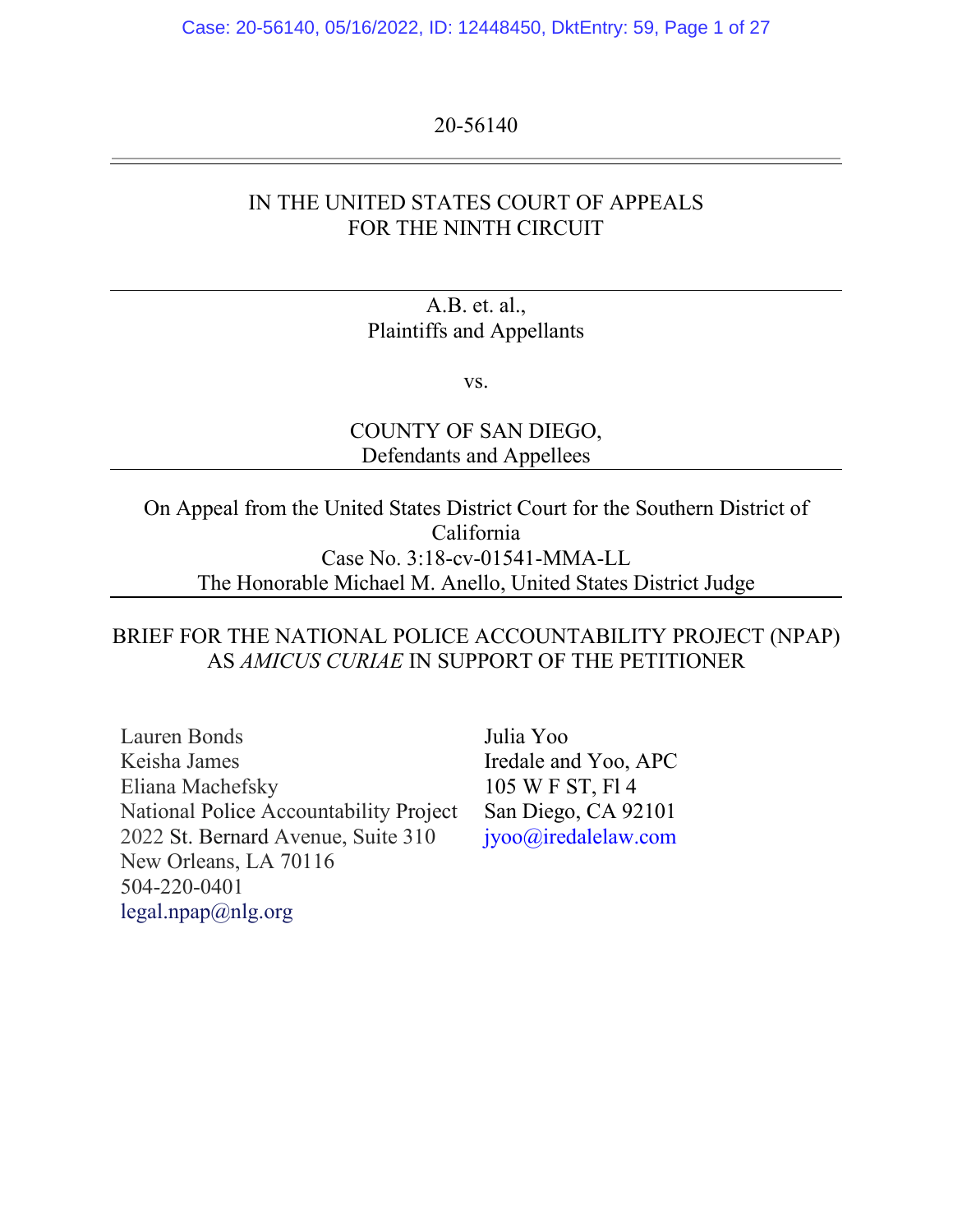## CORPORATE DISCLOSURE STATEMENT

Pursuant to Federal Rule of Appellate Procedure 26.1, the undersigned counsel for amicus curiae respectfully submits *Amicus Curiae* National Police Accountability Project (NPAP) states that it is a non-profit organization, that it has no parent corporation, and that no publicly held corporation owns ten percent or more of its stock because it has no stock.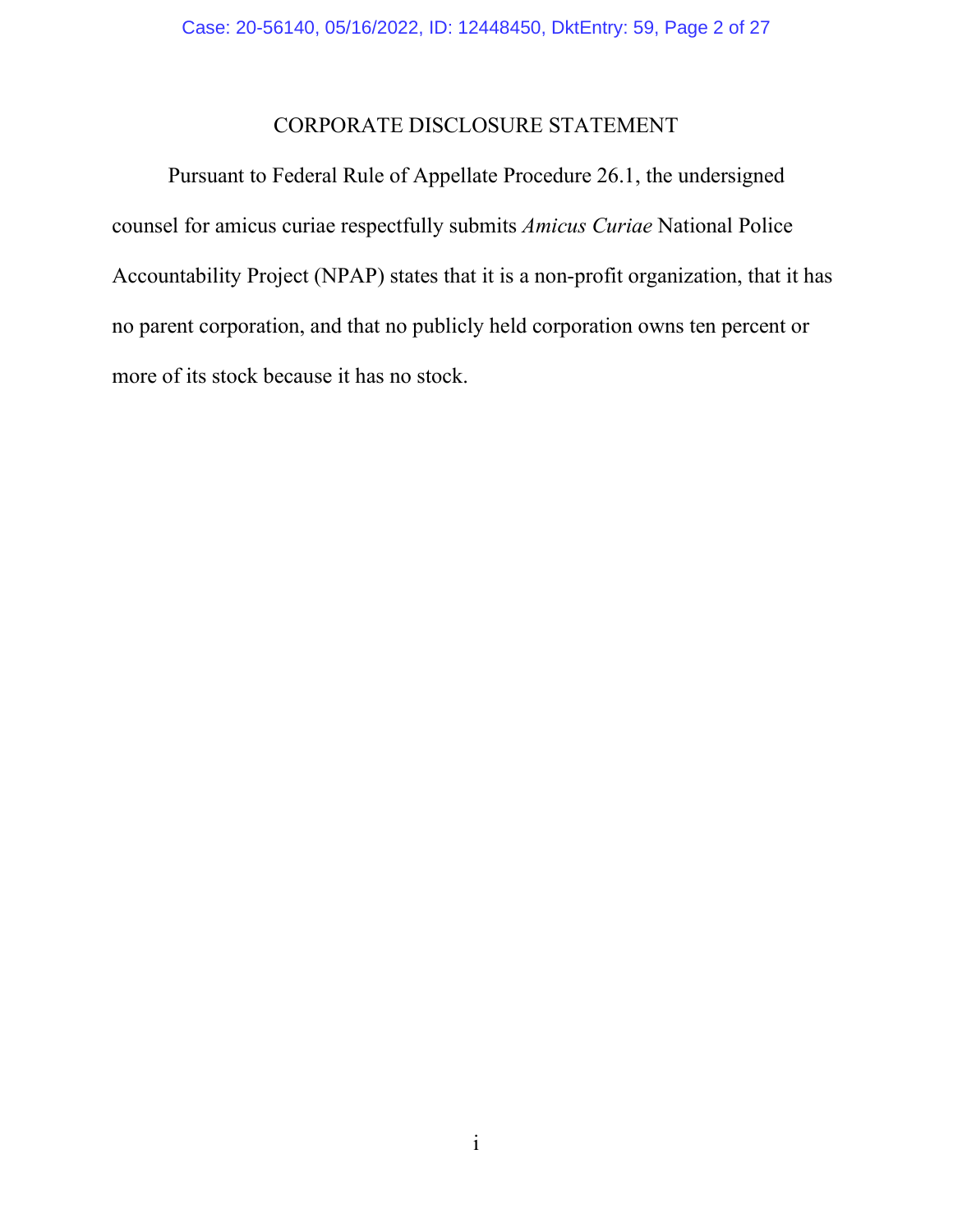# TABLE OF CONTENTS

| A Trail of Constitutional Violations Has Never Been Required to Prove<br>L.<br>Deliberate Indifference to Training Needs of Police Officers. 3      |
|-----------------------------------------------------------------------------------------------------------------------------------------------------|
| A. The Need to Train Police Officers On How To Detain A Noncompliant<br>Suspect and the Lethal Risk of Positional Asphyxia is Obvious4              |
| B. San Diego County Was on Notice That Its Use-of-Force Training Was                                                                                |
| C. The Panel Opinion Diverges from Supreme Court and Ninth Circuit<br>Precedent and the Jurisprudence of a Majority of Other Circuits. 13           |
| II. Limiting Failure to Train Claims to Cases Where Dozens of People Have<br>Suffered Rights Violations Will Undermine Improvements in Policing and |
| A. Accountability for Institutional Actors is Critical to Improving Policing                                                                        |
| B. Requiring Plaintiffs to Show Numerous Past Violations to Prove<br>Deliberate Indifference Will Put the Public at Risk of Dangerous Policing      |
|                                                                                                                                                     |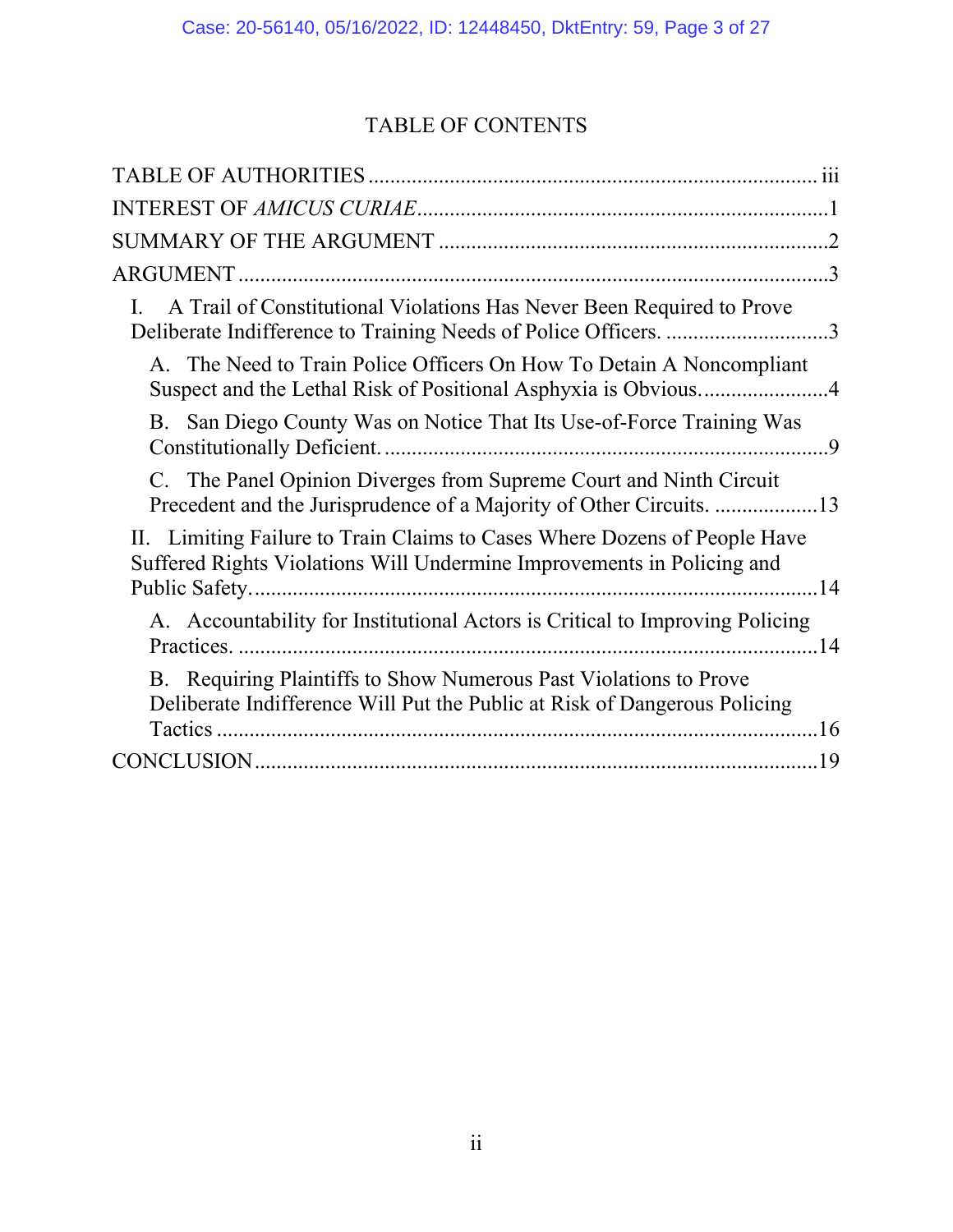## TABLE OF AUTHORITIES

# <span id="page-3-0"></span>**Cases**

| Alves v. Riverside Cty., No. 19-2083 JGB, 2021 U.S. Dist. LEXIS 169354 (C.D.   |
|--------------------------------------------------------------------------------|
|                                                                                |
|                                                                                |
|                                                                                |
|                                                                                |
|                                                                                |
|                                                                                |
|                                                                                |
| Chamberlain v. City of White Plains, 986 F. Supp. 2d 363 (S.D.N.Y. 2013)6      |
|                                                                                |
|                                                                                |
|                                                                                |
|                                                                                |
|                                                                                |
| Estate of McIntosh v. City of Chicago, No. 15 C 1920, 2015 U.S. Dist. LEXIS    |
|                                                                                |
|                                                                                |
| <i>Favors v. City of Atlanta</i> , 849 Fed. Appx. 813 (11th Cir. 2021)10       |
|                                                                                |
|                                                                                |
|                                                                                |
|                                                                                |
|                                                                                |
| Kirby v. City of E. Wenatchee, No. 12-0190, 2013 WL 1497343 (E.D. Wash. Apr.   |
| $10, 2013)$<br>. 4                                                             |
| Kirkpatrick v. County of Washoe, 843 F.3d 784 (9th Cir. 2016) (en banc) 3      |
|                                                                                |
| Martin v. City of Broadview Heights, 712 F.3d 951 (6th Cir. 2013)12            |
|                                                                                |
| Menjivar v. City of Santa Monica, No. 95-56702, 1997 U.S. App. LEXIS 5683 (9th |
| Cir. Mar. 25, 1997)                                                            |
|                                                                                |
| Nelson v. City of Albuquerque, No. 10-553, 2012 U.S. Dist. LEXIS 198954        |
|                                                                                |
|                                                                                |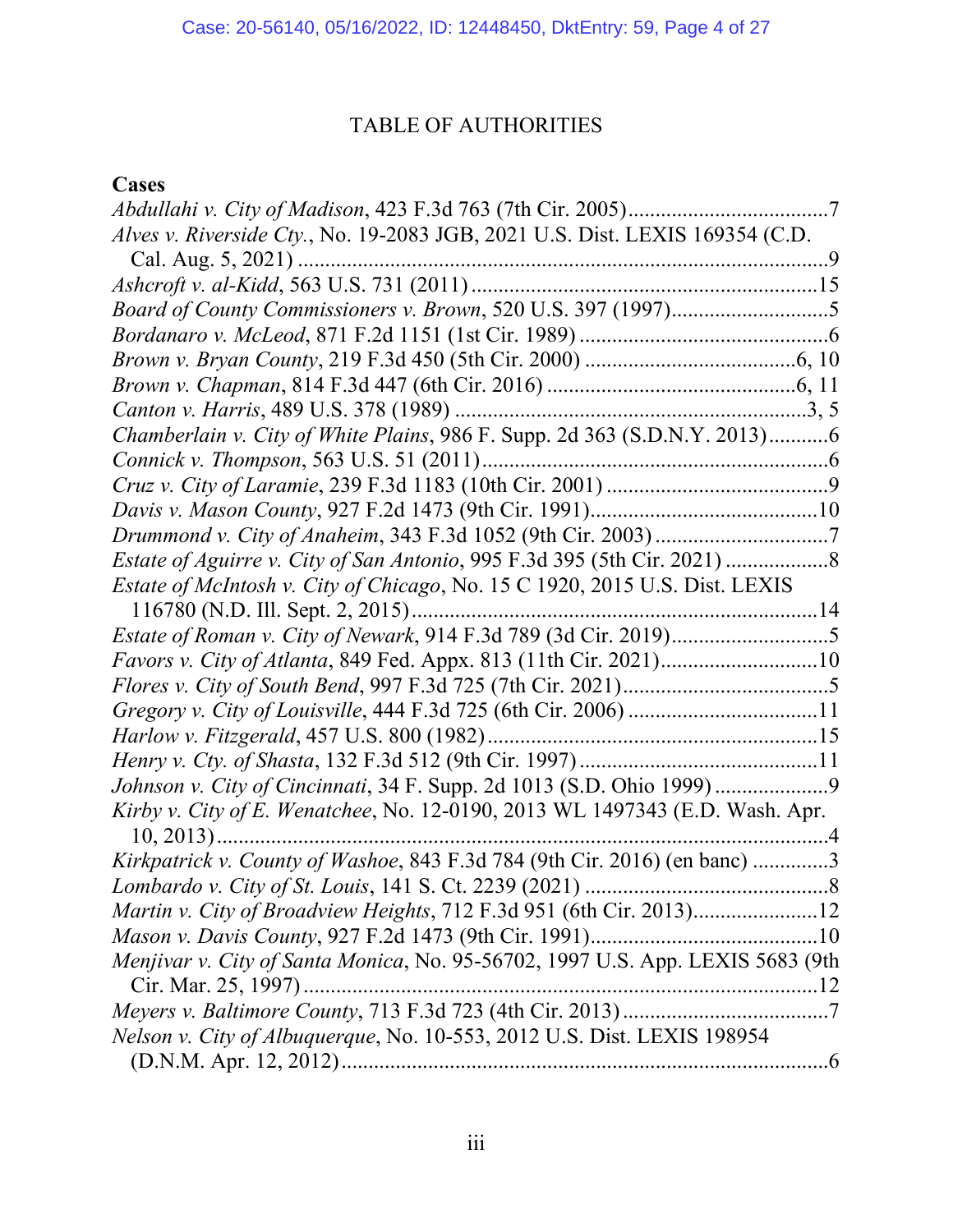| Neuroth v. Mendocino County, No. 15-cv-03226-RS, 2018 U.S. Dist. LEXIS                                      |
|-------------------------------------------------------------------------------------------------------------|
|                                                                                                             |
| Newman v. San Joaquin Delta Comty. Coll. Dist., 814 F. Supp. 2d 967 (E.D. Cal.                              |
| Okin v. Vill. of Cornwall-on-Hudson Police Dep't, 577 F.3d 415 (2d Cir. 2009)11                             |
|                                                                                                             |
|                                                                                                             |
|                                                                                                             |
|                                                                                                             |
|                                                                                                             |
|                                                                                                             |
|                                                                                                             |
| Wroth v. City of Rohnert Park, No. 17-cv-05339-JST, 2019 U.S. Dist. LEXIS                                   |
| Zuchel v. City and County of Denver, Colo., 997 F.2d 730 (10th Cir. 1993) 10                                |
|                                                                                                             |
| <b>Other Authorities</b>                                                                                    |
|                                                                                                             |
| Alison L. Patton, The Endless Cycle of Abuse: Why 42 U.S.C. $\S$ 1983 Is Ineffective                        |
| Amos Irwin and Betsy Pearl, The Community Responder Model, CENTER FOR<br>AMERICAN PROGRESS (Oct. 28, 2020), |
| https://www.americanprogress.org/issues/criminaljustice/reports/2020/10/28/492                              |
| Candace McCoy, How Civil Rights Lawsuits Improve American Policing, in                                      |
| HOLDING POLICE ACCOUNTABLE (Candace McCoy ed., 2010) 14, 15                                                 |
| DEP'T OF JUSTICE, Investigation of the Chicago Police Department (2017),                                    |
|                                                                                                             |
| Eric Levenson, How Minneapolis Police first described the murder of George                                  |
| Floyd and what we know now, CNN (Apr. 21, 2021), https: //                                                  |
| www.cnn.com/2021 / 04 /21 I us /minneapolis-police-george-floyd-                                            |
|                                                                                                             |
|                                                                                                             |
| Irving Joyner, Litigating Police Misconduct Claims in North Carolina, 19 N.C.                               |
|                                                                                                             |
| JAMES SKOLNICK & JAMES J. FYFE, ABOVE THE LAW: POLICE AND THE EXCESSIVE                                     |
|                                                                                                             |
| Mary E. Helander and Austin McNeil Brown, The Public Health Crisis of Law                                   |
| Enforcement's Over-Use of Force, LERNER CENTER FOR PUBLIC HEALTH                                            |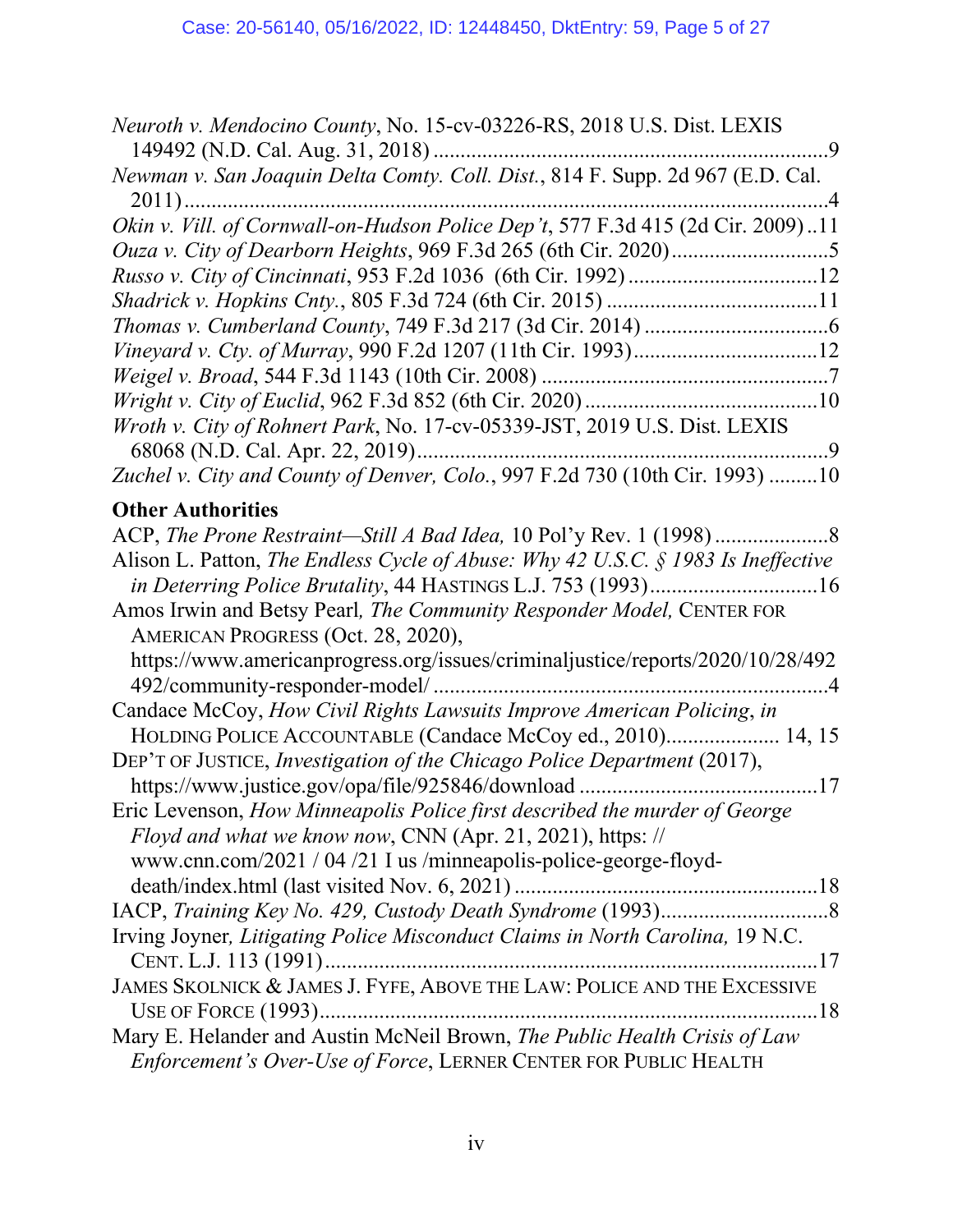PROMOTION (July 28, 2020),

| https://surface.syr.edu/cgi/viewcontent.cgi?article=1023&context=lerner7            |
|-------------------------------------------------------------------------------------|
| Mike Riggs, Why Firing A Cop is Damn Near Impossible, REASON (Oct. 19, 2012),       |
| https://reason.com/2012/10/19/how-special-rights-for-law-enforcement-m/17           |
| Nancy Leong, <i>Municipal Failures</i> , 180 CORNELL L. REV. 1 (forthcoming 2023)13 |
| SETH STOUGHTON ET. AL., EVALUATING POLICE USE OF FORCE (2020) 4                     |
| Shenequa L. Grey, There's A Better Way: Why the United States Supreme Court's       |
| Connick v. Thompson Decision is Not Absolutely Outrageous, 13 LOY. J. PUB.          |
|                                                                                     |
| Susan Bandes, Patterns of Injustice: Police Brutality in the Courts, 47 BUFF. L.    |
|                                                                                     |
| U.S. DEP'T OF JUSTICE, Nat'l Law Enforcement Tech. Ctr. Bulletin: Positional        |
| Asphyxia—Sudden Death (June 1995),                                                  |
|                                                                                     |
|                                                                                     |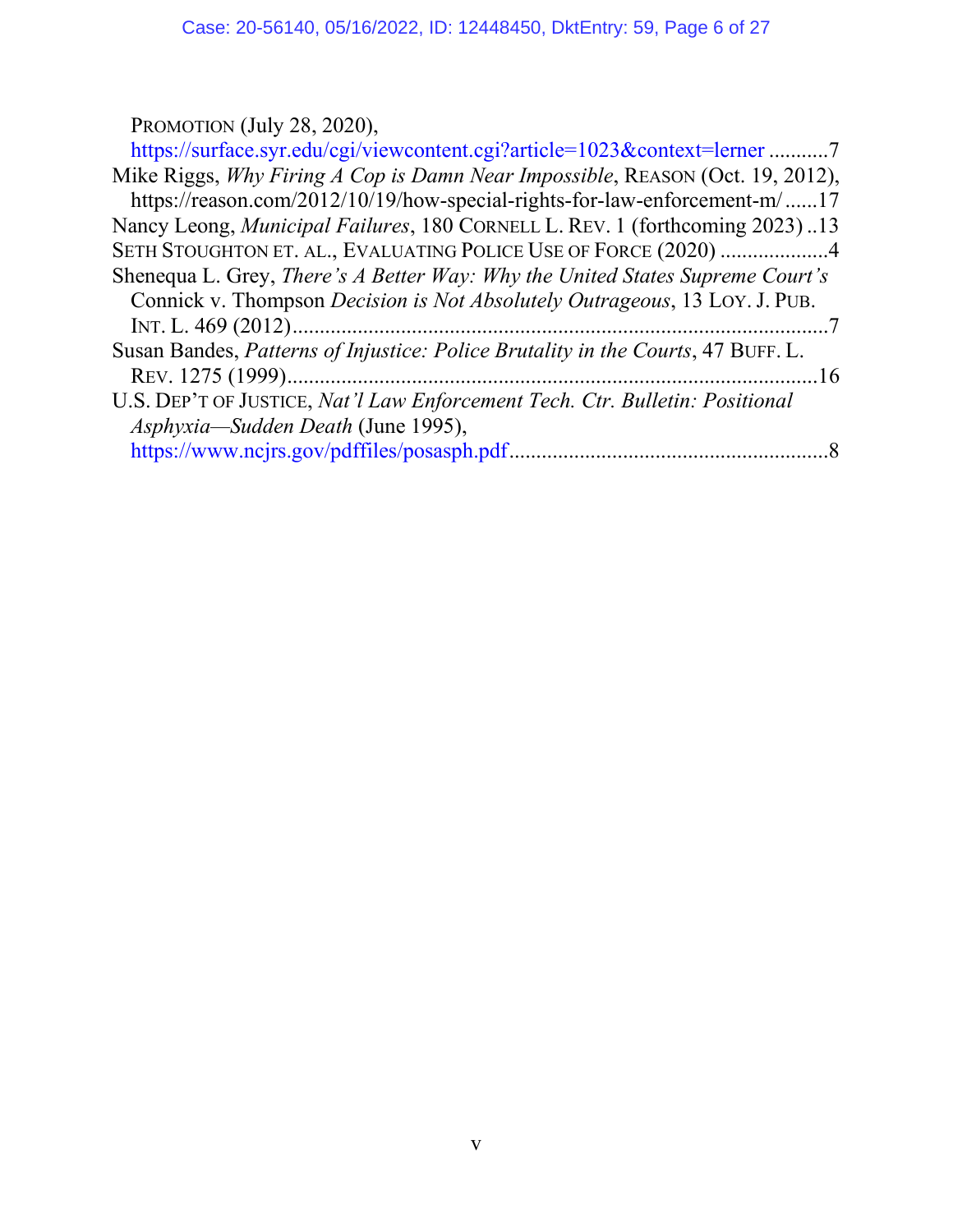#### INTEREST OF *AMICUS CURIAE[1](#page-6-1)*

<span id="page-6-0"></span>The National Police Accountability Project (NPAP) was founded in 1999 by members of the National Lawyers Guild to address misconduct by law enforcement officers through coordinating and assisting civil rights lawyers. NPAP has approximately 550 attorney members practicing in every region of the United States, including a number of members who represent clients who have been falsely arrested or wrongfully convicted.

Every year, NPAP members litigate the thousands of egregious cases of law enforcement abuse that do not make news headlines as well as the high-profile cases that capture national attention. NPAP provides training and support for these attorneys and resources for non-profit organizations and community groups working on police and correction officer accountability issues. NPAP also advocates for legislation to increase police accountability and appears regularly as amicus curiae in cases, such as this one, presenting issues of particular importance for its members and their clients. The crisis of police violence in our country

<span id="page-6-1"></span><sup>&</sup>lt;sup>1</sup> Pursuant to Federal Rule of Appellate Procedure  $29(c)(5)$ , amicus curiae state that no party's counsel authored this brief in whole or in part, no party or party's counsel contributed money intended to fund preparing or submitting this brief, and no person other than amicus curiae, their members, or their counsel contributed money intended to fund preparing or submitting this brief. All parties consented to the National Police Accountability Project's participation as amicus curiae in this case.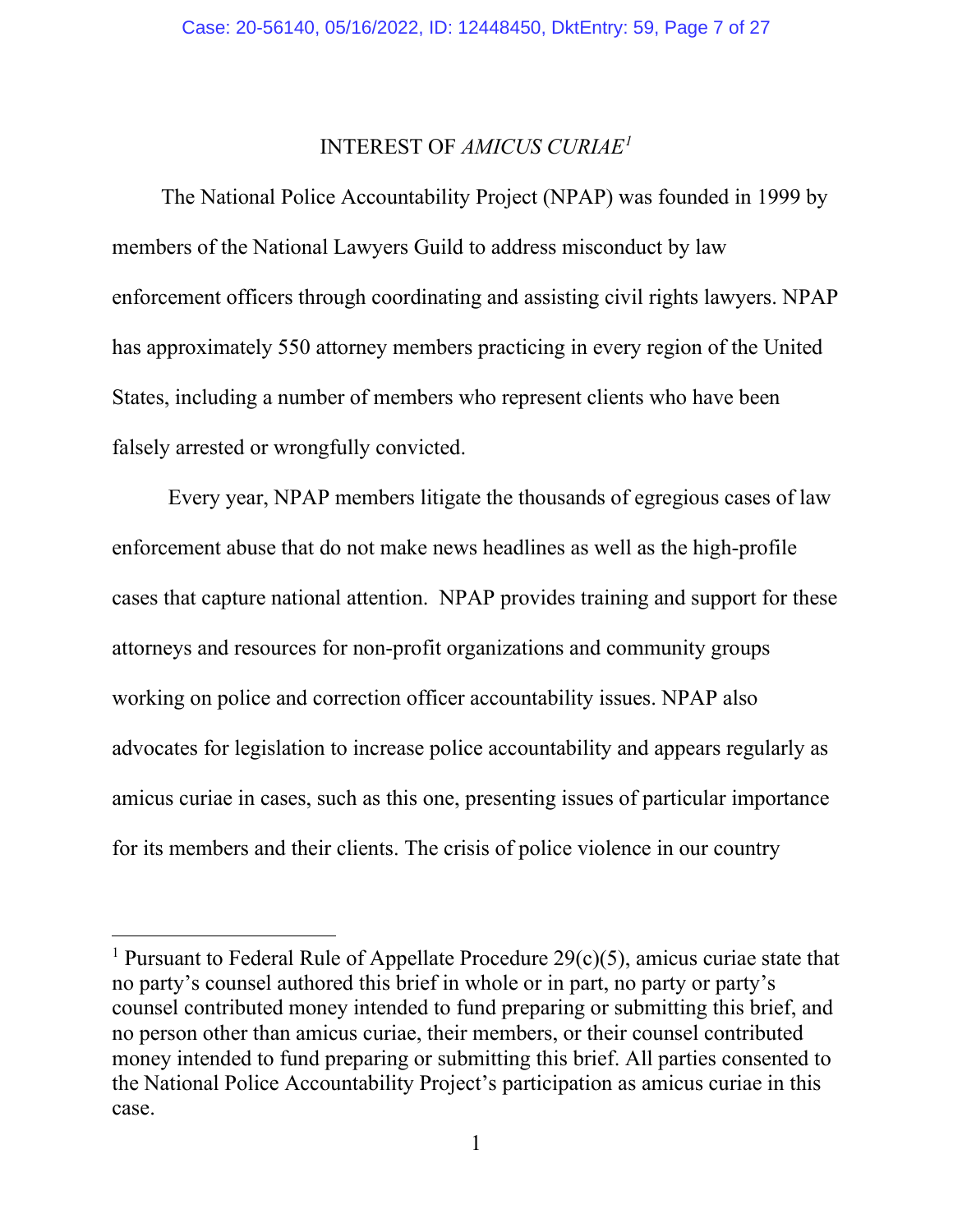cannot be explained away as the actions of "a few bad apples." Instead, it is a product of the institutional practices of police departments. Preserving plaintiff access to *Monell* claims—including failure-to-train claims—is essential for holding police departments accountable and changing their harmful tactics.

#### SUMMARY OF THE ARGUMENT

<span id="page-7-0"></span>The panel's decision below misapplied precedent from both the Ninth Circuit and the Supreme Court of the United States in determining Petitioners needed to show a pattern of similar constitutional violations to prevail on their failure-to-train claim. Plaintiffs have never been required to show a trail of constitutional violations where the need for training is so obvious that the failure to provide training amounts to deliberate indifference. The prone-restraint hold used by the officers in this case poses an obvious danger, yet the San Diego Sheriff's Department failed to offer any training on the proper methods for using such restraint. This failure to train amounts to deliberate indifference. In deciding otherwise, the panel's decision flouts the precedent of this Court and conflicts with the decisions of other circuit courts.

In addition to misapplying the relevant precedent, the panel's decision runs contrary to sound policy considerations. Requiring plaintiffs to show a pattern of similar constitutional violations to prevail on their failure-to-train claims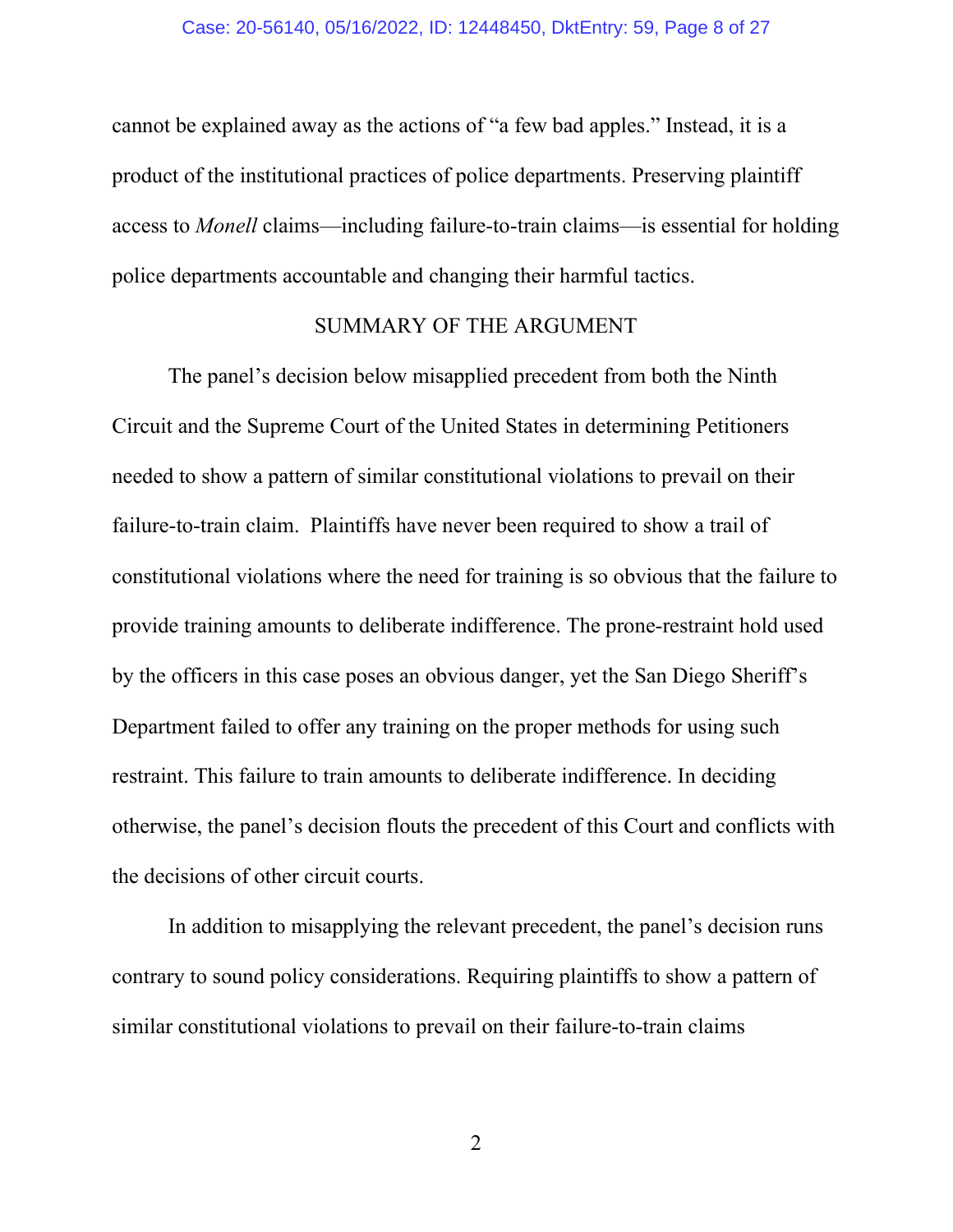undermines the purpose of *Monell* suits and places the public at risk of dangerous policing practices.

### ARGUMENT

## <span id="page-8-1"></span><span id="page-8-0"></span>**I. A Trail of Constitutional Violations Has Never Been Required to Prove Deliberate Indifference to Training Needs of Police Officers.**

Training deficiencies can serve as a basis for *Monell* liability even if they have yet to result in multiple documented incidents of police abuse. *Canton v. Harris*, 489 U.S. 378, 390 (1989); *Kirkpatrick v. County of Washoe*, 843 F.3d 784, 796-97 (9th Cir. 2016) (en banc). A law enforcement agency can be deliberately indifferent to the need to train absent previous constitutional violations where: (1) the department knows that its officers are going to have to engage in certain duties; (2) there is an obvious risk of harm attendant to carrying out those duties; and (3) the department provides no training, or the training that is provided is incongruent with widely accepted standards as evidenced by expert testimony, or multiple officers do not know or understand the materials they were purportedly trained on. There is significant evidence in the summary judgment record that Respondent San Diego County met all three criteria of deliberate indifference to inadequate training. The panel failed to consider this evidence and wholly ignored the wellestablished single incident analysis for failure-to-train claims. This Court should grant a rehearing to correct this error.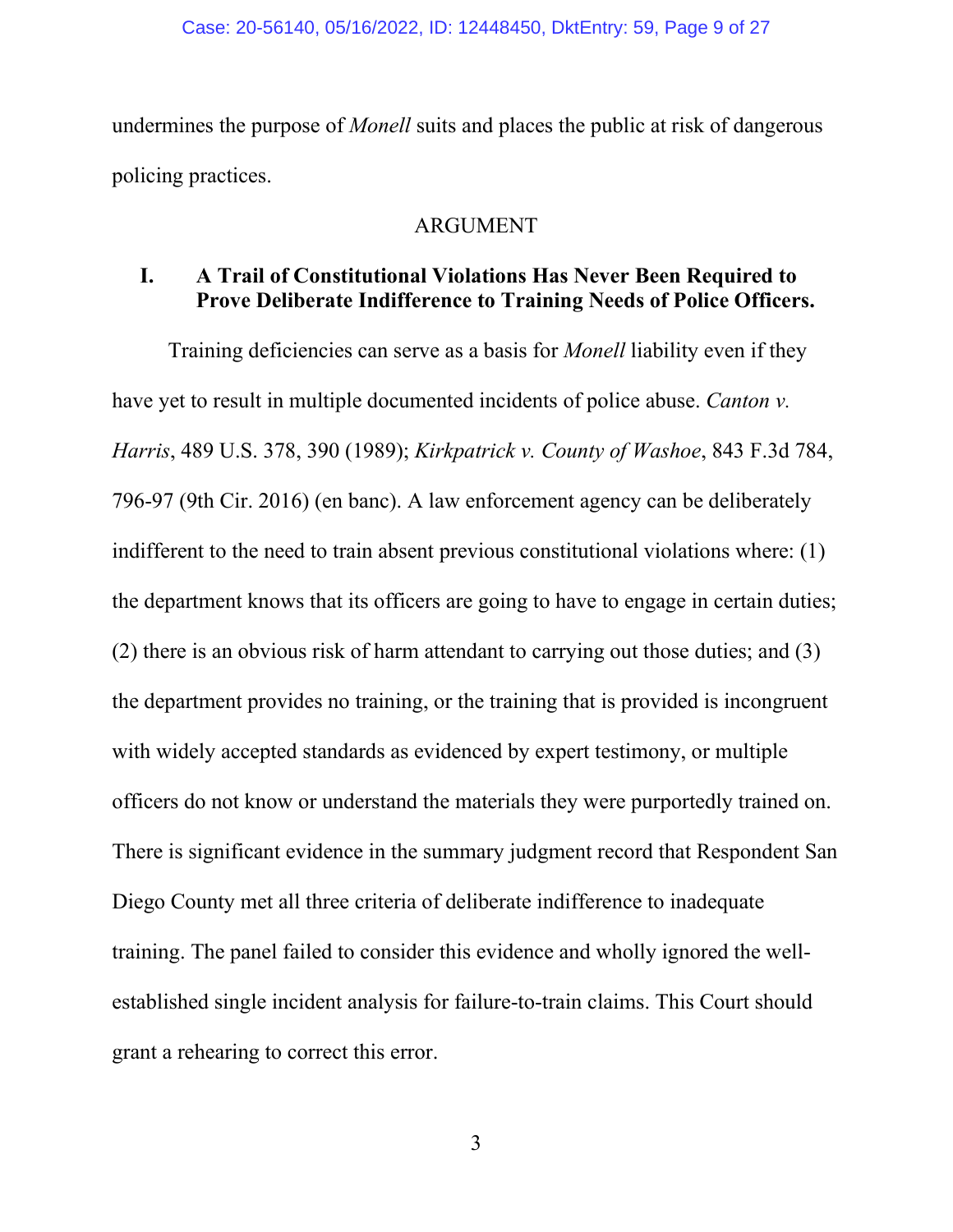### <span id="page-9-0"></span>A. The Need to Train Police Officers On How To Detain A Noncompliant Suspect and the Lethal Risk of Positional Asphyxia is Obvious.

The average police officer will likely engage in a core set of law enforcement functions in the course of their career, including responding to individuals in mental health crisis, detaining individuals who may require assistance, and apprehending civilians suspected of engaging in criminal wrongdoing. *See e.g.*, Amos Irwin and Betsy Pearl*, The Community Responder Model,* CENTER FOR AMERICAN PROGRESS (Oct. 28, 2020),

https://www.americanprogress.org/issues/criminaljustice/reports/2020/10/28/49249 2/community-responder-model/ (finding that over half of police calls involve responding to individuals in mental health crisis or struggling with substance abuse issues); SETH STOUGHTON ET. AL., EVALUATING POLICE USE OF FORCE 25 (2020) (explaining that detaining and arresting individuals suspected of crimes is a common policing duty). In light of these uniform responsibilities, police departments know to "a moral certainty" that their officers will have to undertake certain tasks to fulfill these core functions. *Newman v. San Joaquin Delta Comty. Coll. Dist.*, 814 F. Supp. 2d 967, 978 (E.D. Cal. 2011) (moral certainty with respect to mental health calls); *Kirby v. City of E. Wenatchee*, No. 12-0190, 2013 WL 1497343, at \*14 (E.D. Wash. Apr. 10, 2013) (denying summary judgment on plaintiff's failure-to-train claim given "large body of municipal liability jurisprudence shedding light on the issue of deliberate indifference in the context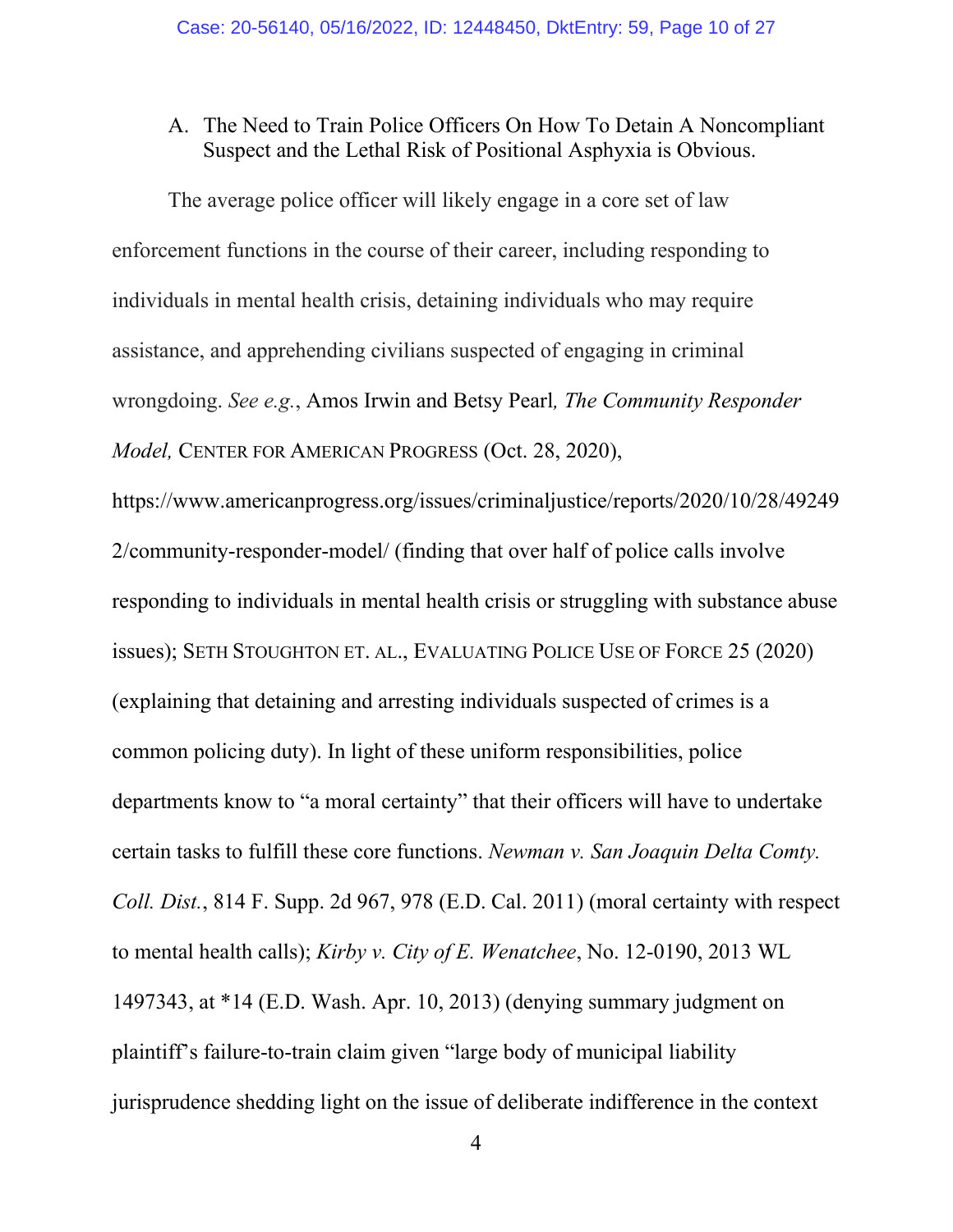#### Case: 20-56140, 05/16/2022, ID: 12448450, DktEntry: 59, Page 11 of 27

of tragic encounters between police officers and mentally ill individuals"); *Estate of Roman v. City of Newark*, 914 F.3d 789, 800 (3d Cir. 2019) (search and seizure); *Ouza v. City of Dearborn Heights*, 969 F.3d 265 (6th Cir. 2020) (probable cause determinations and handcuffing); *Flores v. City of South Bend*, 997 F.3d 725, 733 (7th Cir. 2021) (officer reckless driving).

The Supreme Court has consistently found that police departments are responsible for knowing the inherent risks associated with policing tasks and training their officers to abate those risks. *See Canton*, 489 U.S. at 390 n.10; *Board of County Commissioners v. Brown*, 520 U.S. 397, 409 (1997) ("[A] violation of federal rights [is] a highly predictable consequence of a failure to equip law enforcement officers with specific tools to handle recurring situations."). In *Canton*, the Court charged the city with knowing its officers would have to use force to arrest fleeing suspects evidenced by the fact that it "armed its officers with firearms, in part to allow them to accomplish this task." 489 U.S. at 390 n.10. Because the city knew its officers would be using force to make an arrest, "the need to train officers in the constitutional limitations on the use of deadly force [] can be said to be 'so obvious,' that failure to do so could properly be characterized as 'deliberate indifference' to constitutional rights." *Id.* 

The need for robust, detailed training on the use of force is not limited to the proper use of firearms. Courts have found Fourth Amendment violations are a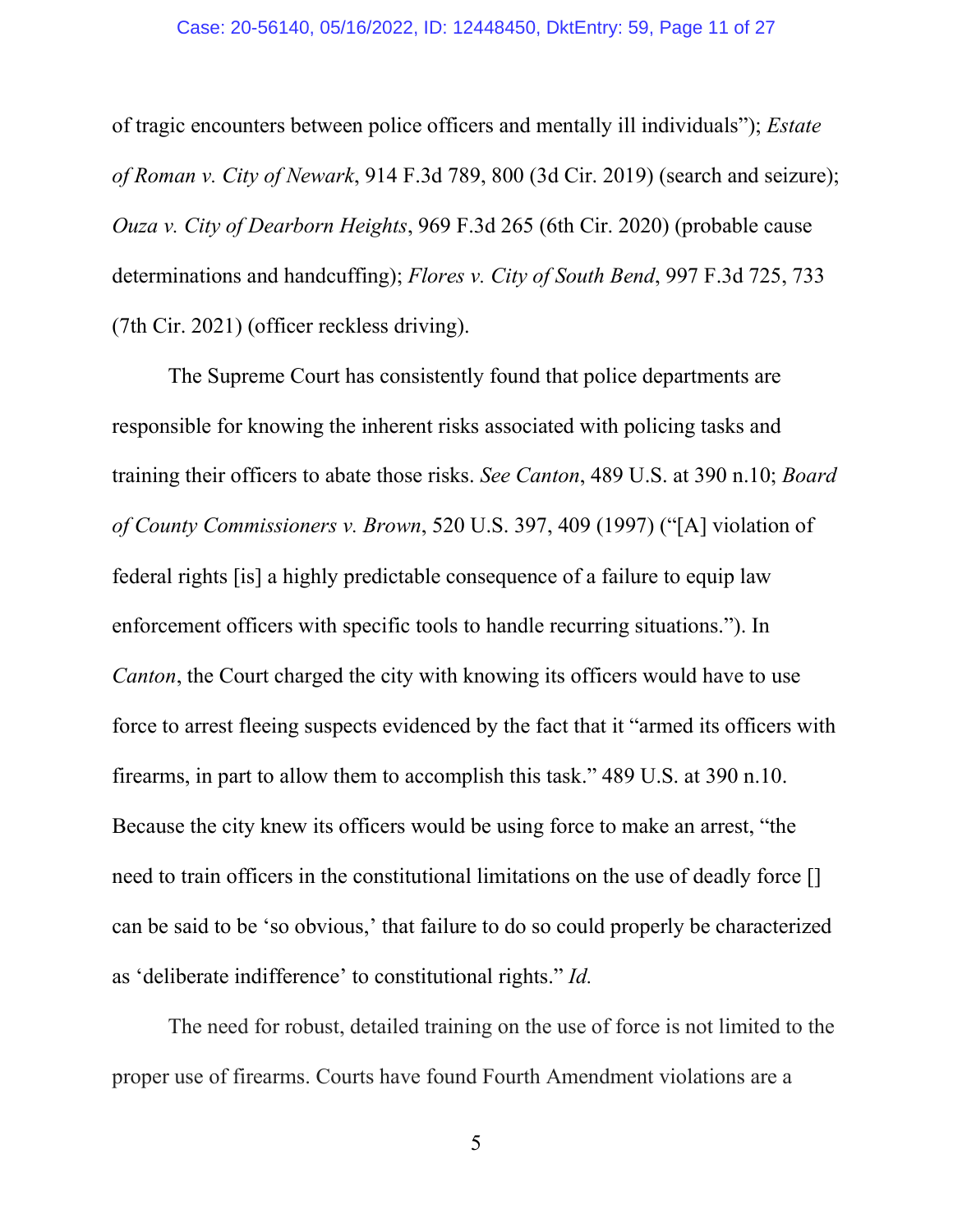predictable consequence of failure to train officers on how to use other means to effect a detention or arrest. *Brown v. Chapman*, 814 F.3d 447, 465 (6th Cir. 2016) (the need for taser training was obvious where death was a foreseeable result of improper use of weapon); *Brown v. Bryan County*, 219 F.3d 450, 463 (5th Cir. 2000) (need to train on use of force in detentions where arm-bar takedown was used); *Bordanaro v. McLeod*, 871 F.2d 1151, 1160 (1st Cir. 1989) (failure to train on use of force in course of hot pursuit amounted to deliberate indifference); *Nelson v. City of Albuquerque*, No. 10-553, 2012 U.S. Dist. LEXIS 198954 (D.N.M. Apr. 12, 2012) (finding failure to train officers on use of wooden batons, bean bag rounds, and a service dog could amount to deliberate indifference).

The dangers of lethal detention methods—including prone restraint holds and the need for a city to train officers on their use are especially obvious. *See e.g., Connick v. Thompson*, 563 U.S. 51, 52 (2011) (finding need to train officers on deadly force is obvious as there is no other way for officers to obtain the knowledge they require); *id.* at 105 (Ginsburg, J., dissenting) (noting *Canton* held that a municipality "[u]nquestionably" needs to train its officers on the constitutional limits of deadly force); *Thomas v. Cumberland County*, 749 F.3d 217, 223, 225-27 (3d Cir. 2014); *Chamberlain v. City of White Plains*, 986 F. Supp. 2d 363, 391-92 (S.D.N.Y. 2013) (collecting cases distinguishing failure to train prosecutors in *Connick* from failure to train police on the use of deadly force);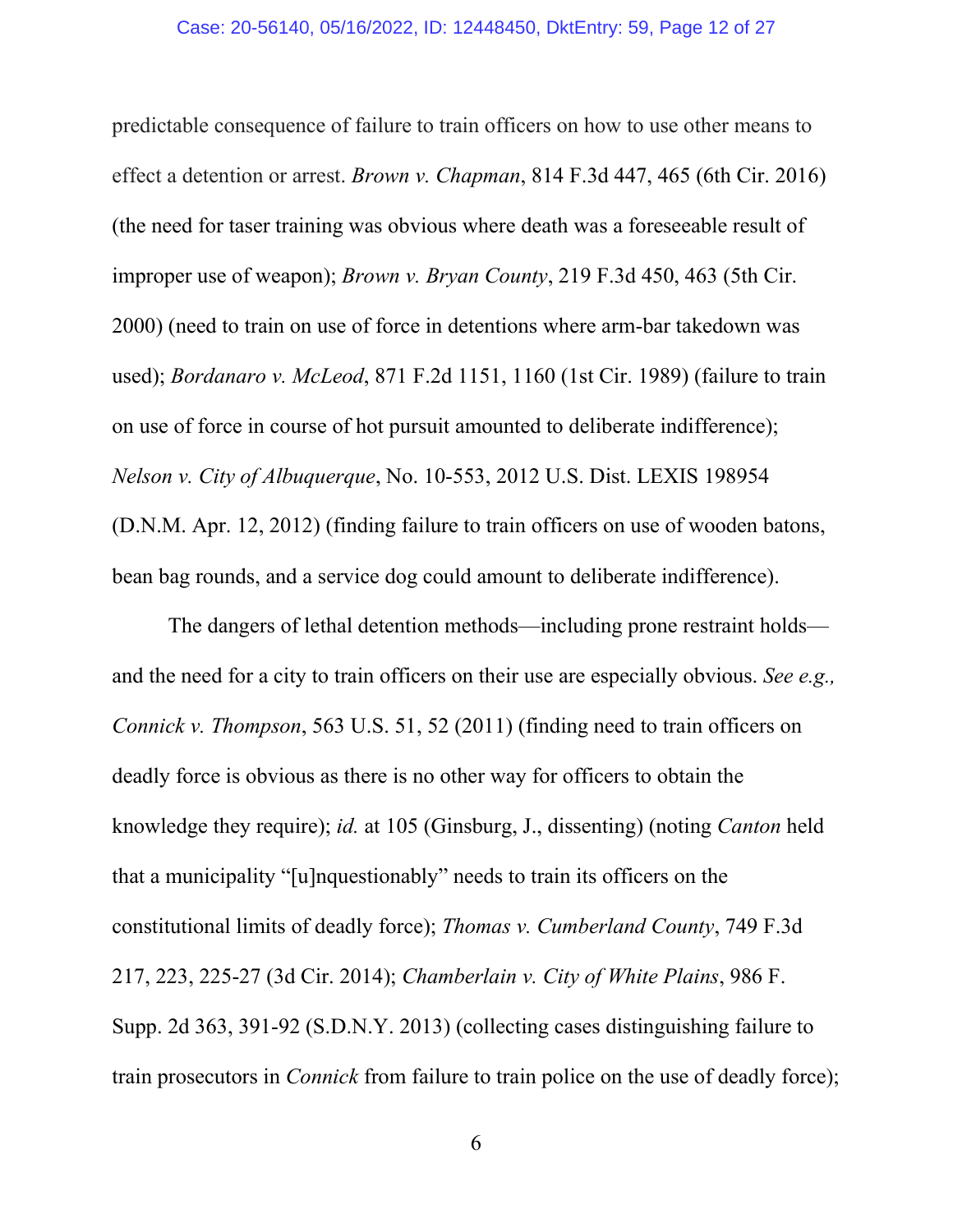Shenequa L. Grey, *There's A Better Way: Why the United States Supreme Court's*  Connick v. Thompson *Decision is Not Absolutely Outrageous*, 13 LOY.J. PUB. INT. L. 469, 488 (2012) (distinguishing deadly force training for police officers from other government instruction).

Prone restraint holds—when an officer restrains an individual in a facedown position for an extended period of time causing disruption of the flow of oxygen and creating a strong likelihood that the restrained individual will lose consciousness and possibly fall into cardiac arrest [2](#page-12-0) —unquestionably pose a risk of grievous injury and death. *See e.g., Drummond v. City of Anaheim*, 343 F.3d 1052, 1057 (9th Cir. 2003) (noting severity of force of prone restraint holds capable of causing death); *Abdullahi v. City of Madison*, 423 F.3d 763, 770-71 (7th Cir. 2005); *Weigel v. Broad*, 544 F.3d 1143, 1155 (10th Cir. 2008); *Meyers v. Baltimore County*, 713 F.3d 723, 734 (4th Cir. 2013). The maximal restraint technique authorized by San Diego County for which officers are issued hobble straps—where an individual is held prone face-down on pavement with his hands cuffed behind his back and his legs restrained, bent at the knees, and crossed against his buttocks—creates an acute risk of asphyxiation. *See Estate of Aguirre v.* 

<span id="page-12-0"></span><sup>2</sup> Mary E. Helander and Austin McNeil Brown, *The Public Health Crisis of Law Enforcement's Over-Use of Force*, LERNER CENTER FOR PUBLIC HEALTH PROMOTION (July 28, 2020),

https://surface.syr.edu/cgi/viewcontent.cgi?article=1023&context=lerner.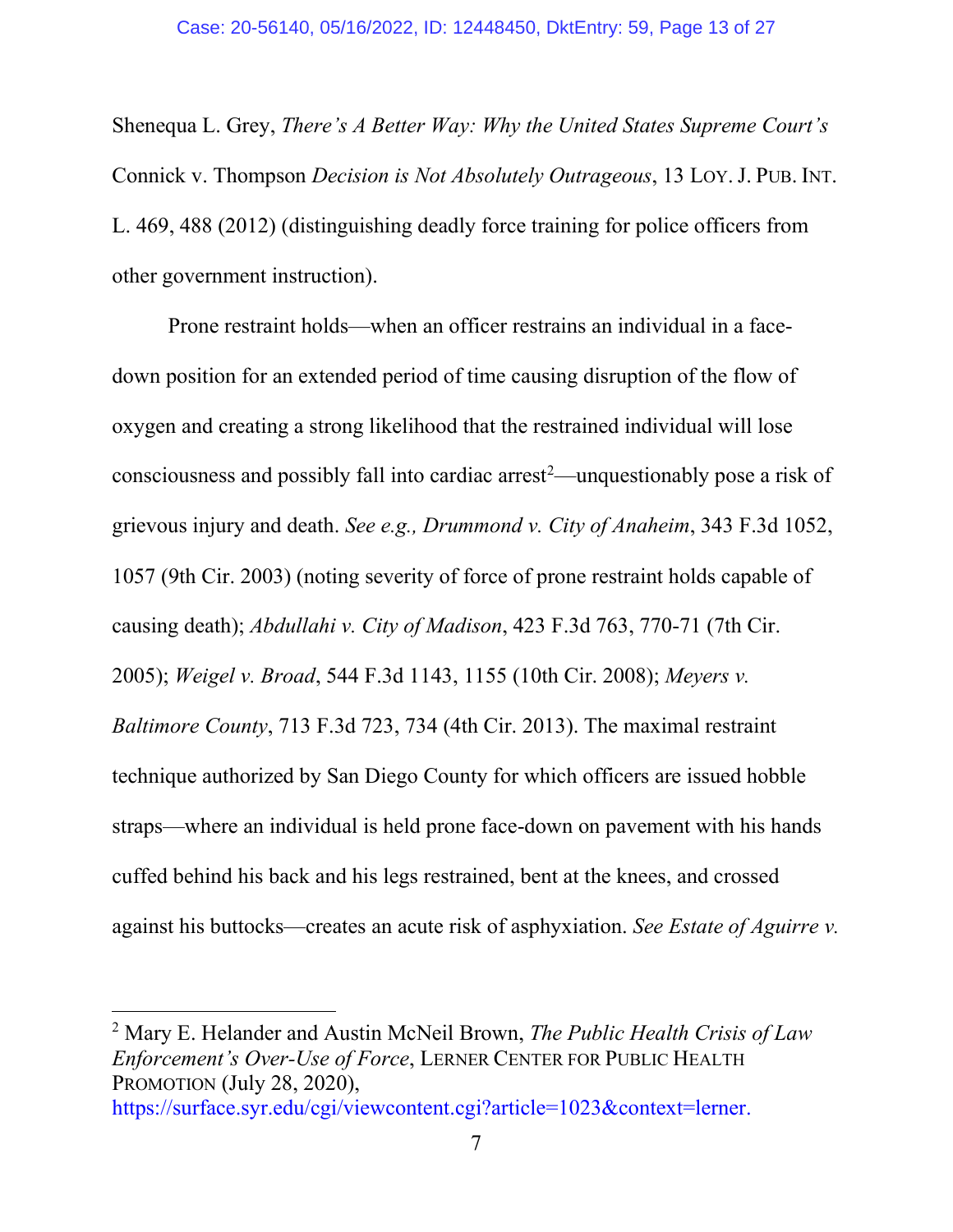*City of San Antonio*, 995 F.3d 395 (5th Cir. 2021). Leaders in the law enforcement community have espoused the dangers of prone restraint holds for decades, producing training guidelines on a range of risks related to restraint holds, including how to recognize medical distress. *See e.g.*, U.S. DEP'T OF JUSTICE, *Nat'l Law Enforcement Tech. Ctr. Bulletin: Positional Asphyxia—Sudden Death* 2 (June 1995), https://www.ncjrs.gov/pdffiles/posasph.pdf; IACP, *The Prone Restraint— Still A Bad Idea,* 10 Pol'y Rev. 1 (1998); IACP, *Training Key No. 429, Custody Death Syndrome* (1993).

The Supreme Court acknowledged the wealth of "well-known police guidance" on positional asphyxia and prone-restraint holds in *Lombardo v. City of St. Louis*, 141 S. Ct. 2239, 2241 (2021). Because prolonged prone-restraint holds carry an obvious threat of suffocation, it is unreasonable for an officer to use such a hold solely because a suspect was resisting. *Id.* at 2241-42. Instead, the full context of a particular struggle must be evaluated to determine whether such extreme force is justified. *Id.* Ultimately, the Court found that the Eighth Circuit's failure to analyze the obvious lethal risks of prone restraint holds in its Fourth Amendment assessment warranted a remand. *Id.* at 2242.

Given the deadly risks of positional asphyxia and municipalities' unquestionable obligation to train officers on the limits of deadly force, a number of courts have found police departments should be on notice of the need to train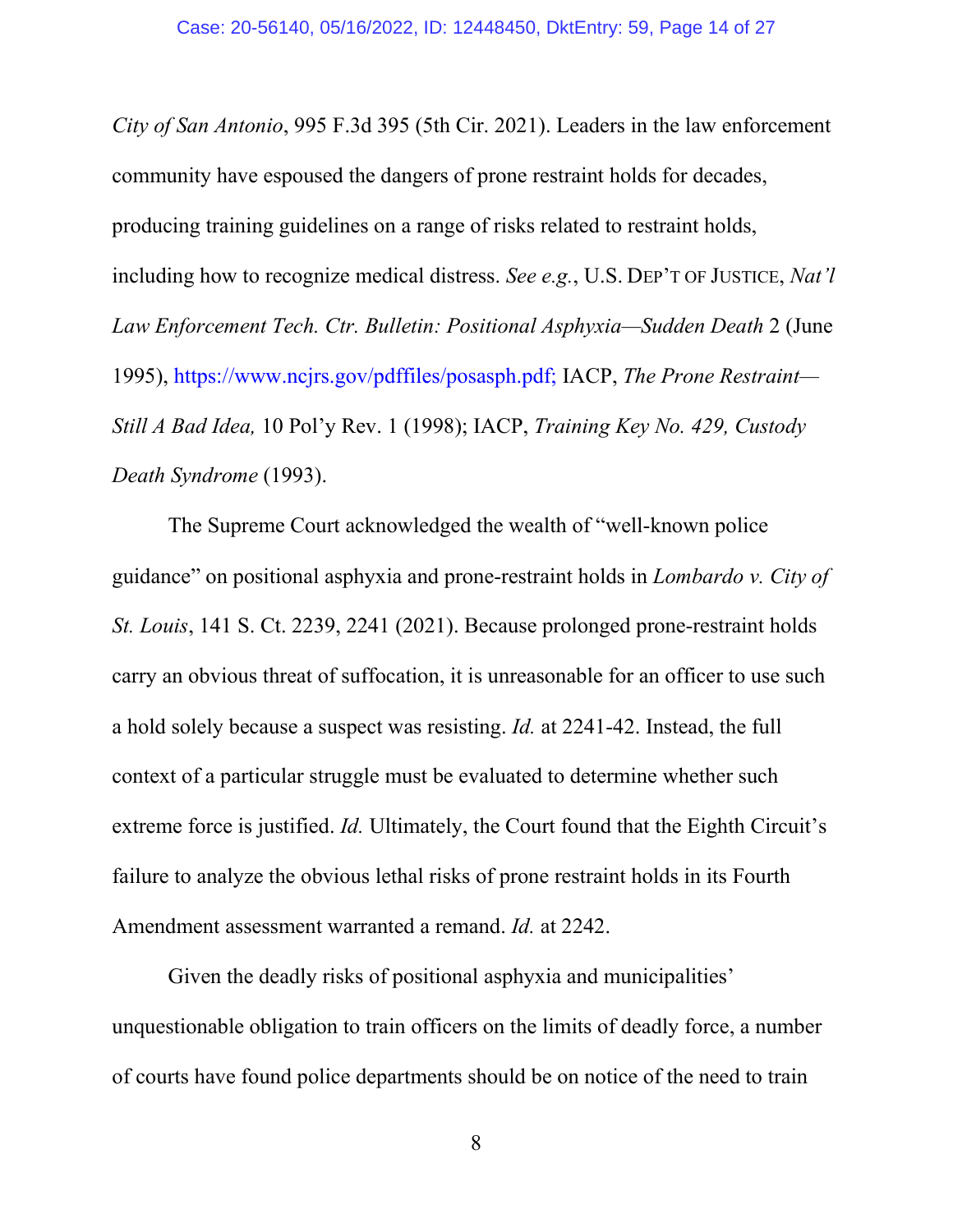their officers on the use of prone-restraint holds. *Alves v. Riverside Cty.*, No. 19- 2083 JGB, 2021 U.S. Dist. LEXIS 169354, at \*29 (C.D. Cal. Aug. 5, 2021) (denying summary judgment on single-incident, failure-to-train claim where officers were taught that prone position was the safest method of restraint); *Wroth v. City of Rohnert Park*, No. 17-cv-05339-JST, 2019 U.S. Dist. LEXIS 68068, at \*43 (N.D. Cal. Apr. 22, 2019); *Neuroth v. Mendocino County*, No. 15-cv-03226- RS, 2018 U.S. Dist. LEXIS 149492, at \*17 (N.D. Cal. Aug. 31, 2018); *Johnson v. City of Cincinnati*, 34 F. Supp. 2d 1013, 1020 (S.D. Ohio 1999) (holding a reasonable jury could find the city was deliberately indifferent in failing to train officers on obvious dangers of holding detainee in prone position); *Cruz v. City of Laramie*, 239 F.3d 1183, 1191 (10th Cir. 2001) (finding deliberate indifference on failure to train where "the City failed to train its officers on the use of hobble restraints and . . . the City put such restraints in its police cars").

<span id="page-14-0"></span>B. San Diego County Was on Notice That Its Use-of-Force Training Was Constitutionally Deficient.

Just as patterns of misconduct are not necessary to notify departments of a general need to provide training, a police department does not need multiple incidents of constitutional violations to be on notice that it needs to provide proper training. Most notably, police departments know that their training is deficient where they choose to provide no content in their use-of-force curriculum on how to use dangerous equipment or maneuvers. *Mason v. Davis County*, 927 F.2d 1473,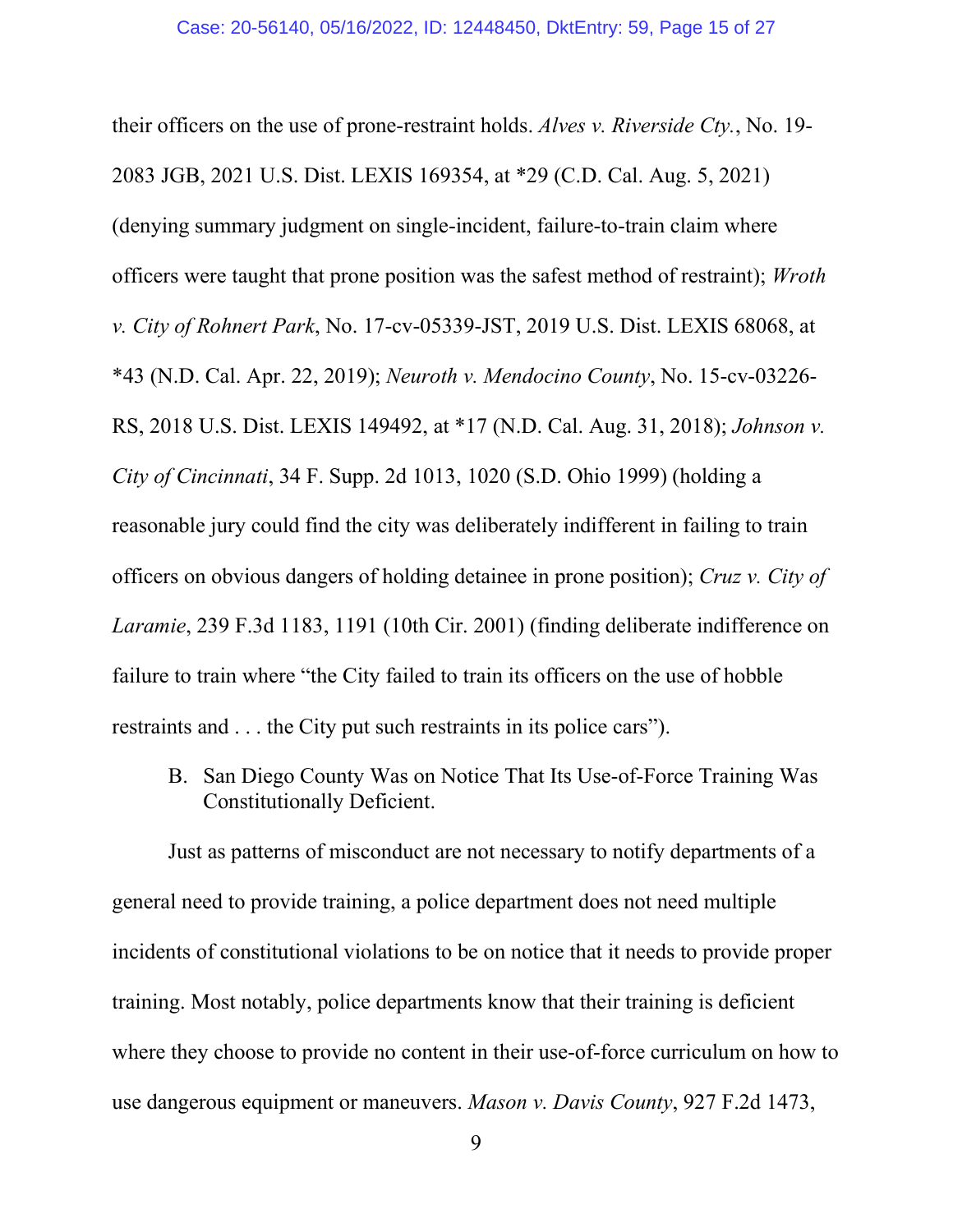1483 (9th Cir. 1991); *Brown v. Bryan County*, 219 F.3d 450, 453-54 (5th Cir. 2000) (no training on force during vehicle pursuits was objectively deficient); *Favors v. City of Atlanta*, 849 Fed. Appx. 813, 820 (11th Cir. 2021) (reversing summary judgment in favor of city where department failed to provide any training on shooting into a fleeing vehicle).

Courts have found institutional defendants can be on notice of the need for additional or different instruction based on the quality of training exercises without prior incidents of misconduct. For instance, training programs are often deemed deficient on their face where the department does not assess or evaluate an officer's mastery of the content, even in the absence of multiple prior incidents. *See e.g.*, *Wright v. City of Euclid*, 962 F.3d 852, 881 (6th Cir. 2020) (noting municipality recklessly disregarded need for additional training where training consisted of reading use-of-force policy and scenario-based training where officer performance was not evaluated); *Davis v. Mason County*, 927 F.2d 1473, 1482-83 (9th Cir. 1991) (lack of tests, reports, and reviews of use-of-force field training); *Zuchel v. City and County of Denver, Colo.*, 997 F.2d 730 (10th Cir. 1993) (failure to implement live "shoot-don't shoot" exercise in use-of-force training constituted deliberate indifference). Evolving national guidance on the proper use of force can also supply municipalities and departments with notice of a training deficiency before a constitutional violation occurs. *See e.g., Brown v.*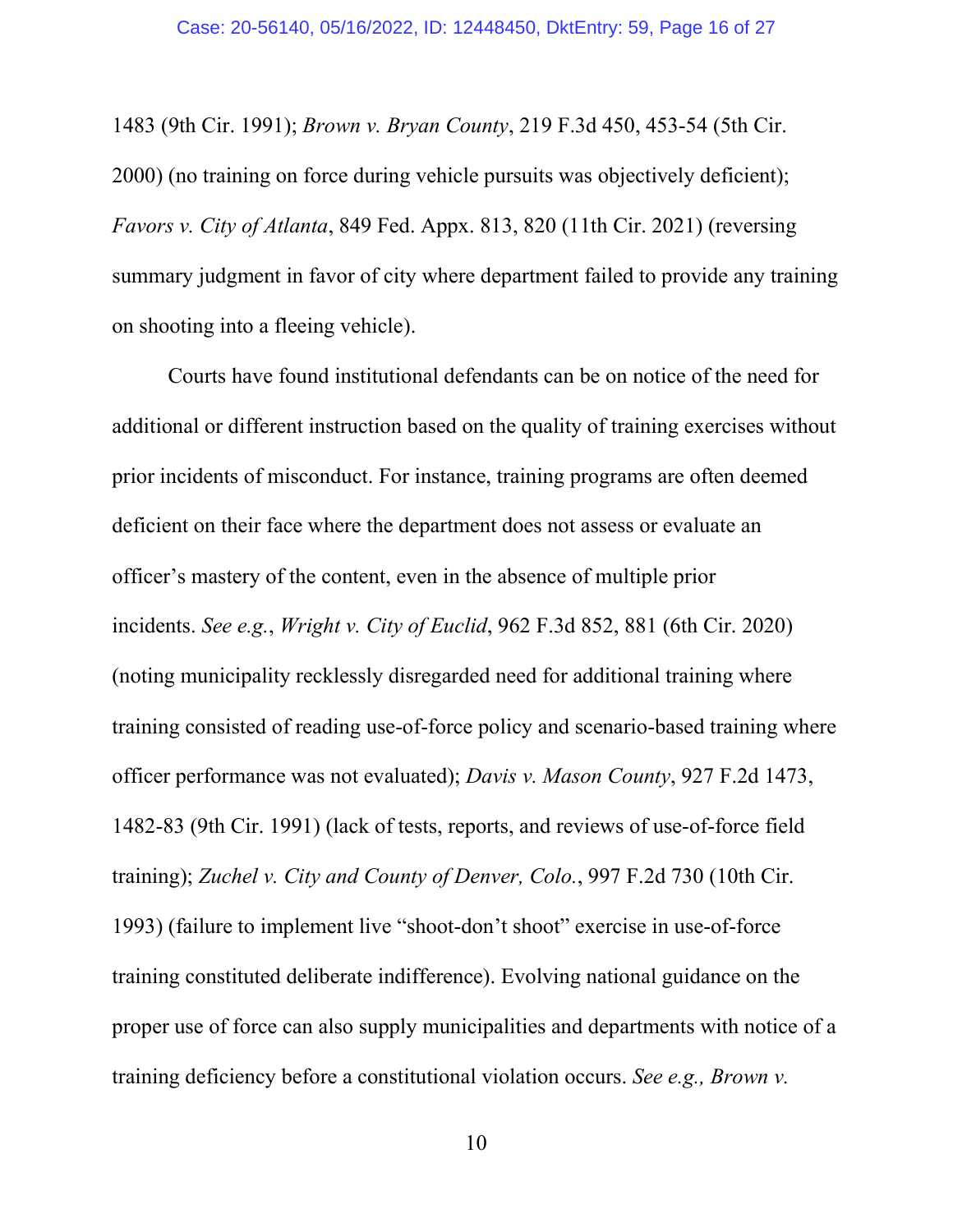*Chapman*, 814 F.3d 447, 465 (6th Cir. 2016) (Taser's updated warning and guidance on use put city on notice that its electronic control device training was deficient).

To the extent a municipal defendant argues that its training is sufficient notwithstanding its failure to include instructions on specific topics in its curriculum or evaluations of an officer's mastery of training, courts have relied on the testimony of experts and individual officers to resolve the dispute. An officer's confusion or incorrect perception about best practices and constitutional rules has been relied upon as evidence of deficient training. *See e.g., Henry v. Cty. of Shasta*, 132 F.3d 512, 521 (9th Cir. 1997) (employees working in concert and independently to participate in the "flagrant violation" of plaintiff's constitutional rights supported finding of inadequate training); *Okin v. Vill. of Cornwall-on-Hudson Police Dep't*, 577 F.3d 415, 440 (2d Cir. 2009) (finding evidence of training deficiency where officer responsible for training on domestic violence incidents improperly handled issues himself and subordinate officers had a "sketchy" understanding of protocols); *Gregory v. City of Louisville*, 444 F.3d 725, 754 (6th Cir. 2006) (officer did not know about duty to disclose exculpatory evidence during depositions); *Shadrick v. Hopkins Cnty.*, 805 F.3d 724, 740-41 (6th Cir. 2015) (finding "professed ignorance of the written medical treatment protocols and policies" was sufficient evidence of training deficiency). Courts will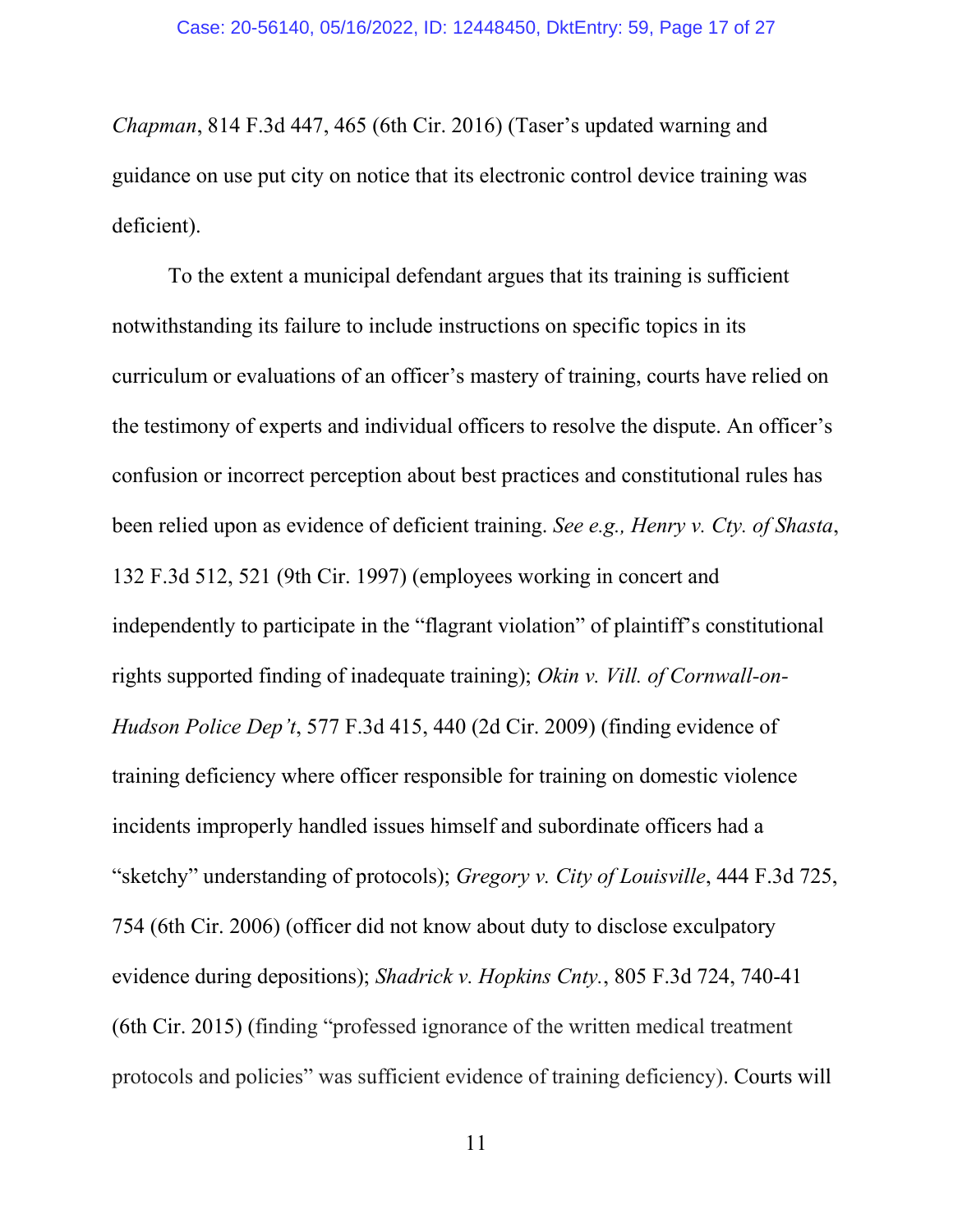rely on expert assessments of the quality of the training to determine deficiencies as well. *Menjivar v. City of Santa Monica*, No. 95-56702, 1997 U.S. App. LEXIS 5683, at \*5 (9th Cir. Mar. 25, 1997) (finding expert testimony provided evidence of inadequacies in training on canine and baton use); *Vineyard v. Cty. of Murray*, 990 F.2d 1207, 1212 (11th Cir. 1993); *Russo v. City of Cincinnati*, 953 F.2d 1036, 1045 (6th Cir. 1992) ("Especially in the context of a failure-to-train claim, expert testimony may prove the sole avenue available to plaintiffs to call into question the adequacy of . . . training procedures."); *Martin v. City of Broadview Heights*, 712 F.3d 951, 956 (6th Cir. 2013) (expert evaluated city's training on prone restraint holds).

Respondent San Diego County's 30(b)(6) designee admitted that its use-offorce curriculum did not include the dangers of prone-restraint holds or the Fourth Amendment's limitations on the use of such a hold. To the extent any instruction was provided on prone-restraint holds, it contravened well-known national guidance and the County failed to evaluate officers' use of the hold. In all, the obvious weaknesses in Respondent's use-of-force training should have placed it on notice that whatever little guidance it had provided to officers on prone-restraint holds was constitutionally deficient. Continuing to provide deficient training unequivocally amounts to deliberate indifference. Moreover, Petitioner produced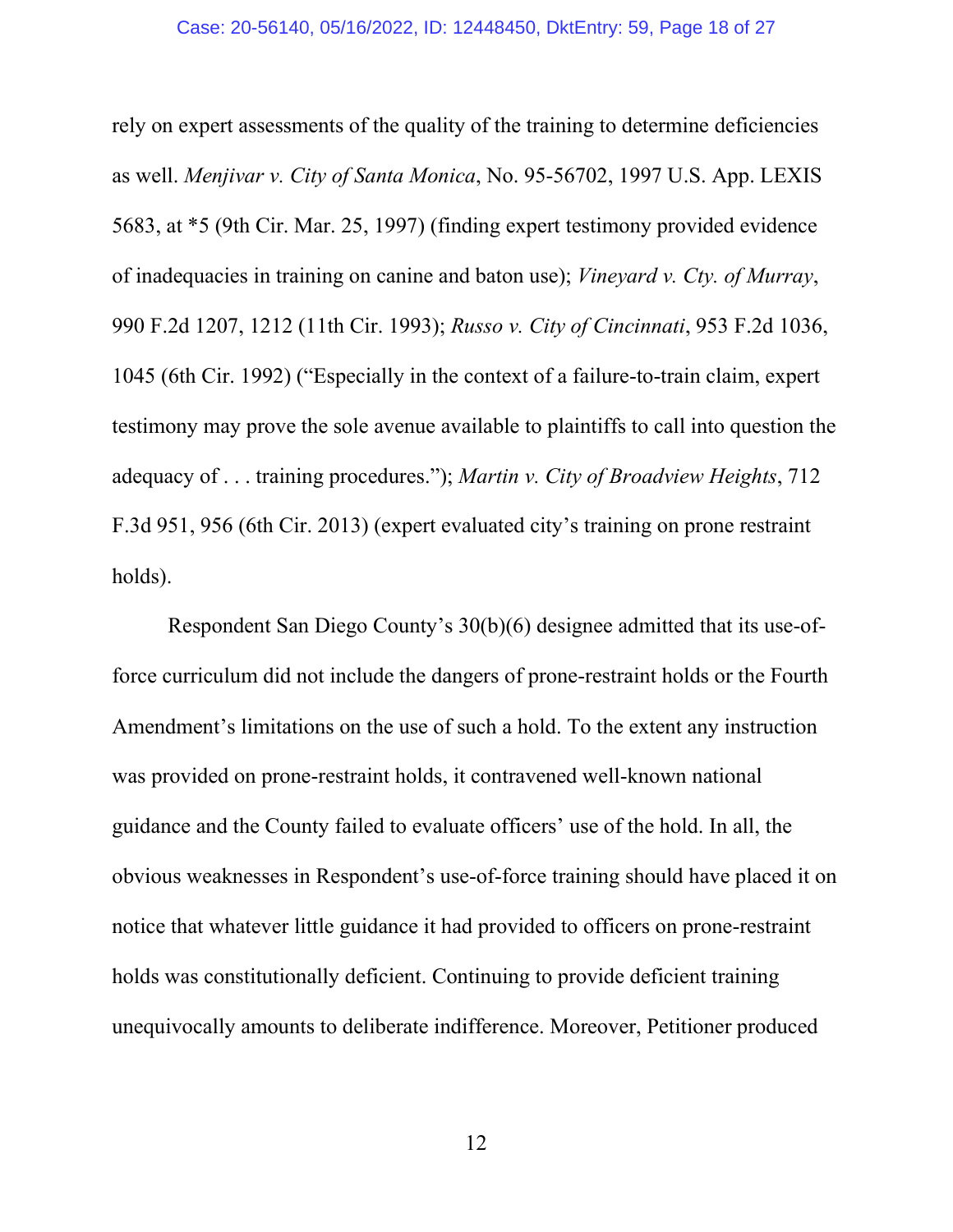ample evidence that the training was deficient in the summary judgment record through the testimony of their experts and statements of the County's own officers.

<span id="page-18-0"></span>C. The Panel Opinion Diverges from Supreme Court and Ninth Circuit Precedent and the Jurisprudence of a Majority of Other Circuits.

This case presents a quintessential use-of-force training deficiency that fits squarely within the *Canton v. Harris* exception to the usual requirement that a pattern of constitutional violations be shown to establish deliberate indifference. However, the panel opinion entirely omits any analysis of the single-incident liability recognized by the Supreme Court in *Canton,* the Ninth Circuit in *Kirkpatrick v. Washoe*, and every other circuit to analyze failure-to-train claims over the last three decades. *See* Nancy Leong, *Municipal Failures*, 180 CORNELL L. REV. 1, 38 (forthcoming 2023). [3](#page-18-1) Despite the obvious dangers of prone-restraint holds and Respondent's admission that it does not provide any proper training on the maneuver, the panel did not even consider whether the Petitioner could establish deliberate indifference under an "obviousness" theory. Had the panel actually evaluated Petitioner's claims under *Canton*, it would have found the summary judgment record was replete with evidence that Respondent was deliberately indifferent to the training needs of its officers. In light of the panel opinion's clear departure from the prevailing precedent of recognizing single-

<span id="page-18-1"></span><sup>&</sup>lt;sup>3</sup> [https://papers.ssrn.com/sol3/papers.cfm?abstract\\_id=4058331.](https://papers.ssrn.com/sol3/papers.cfm?abstract_id=4058331)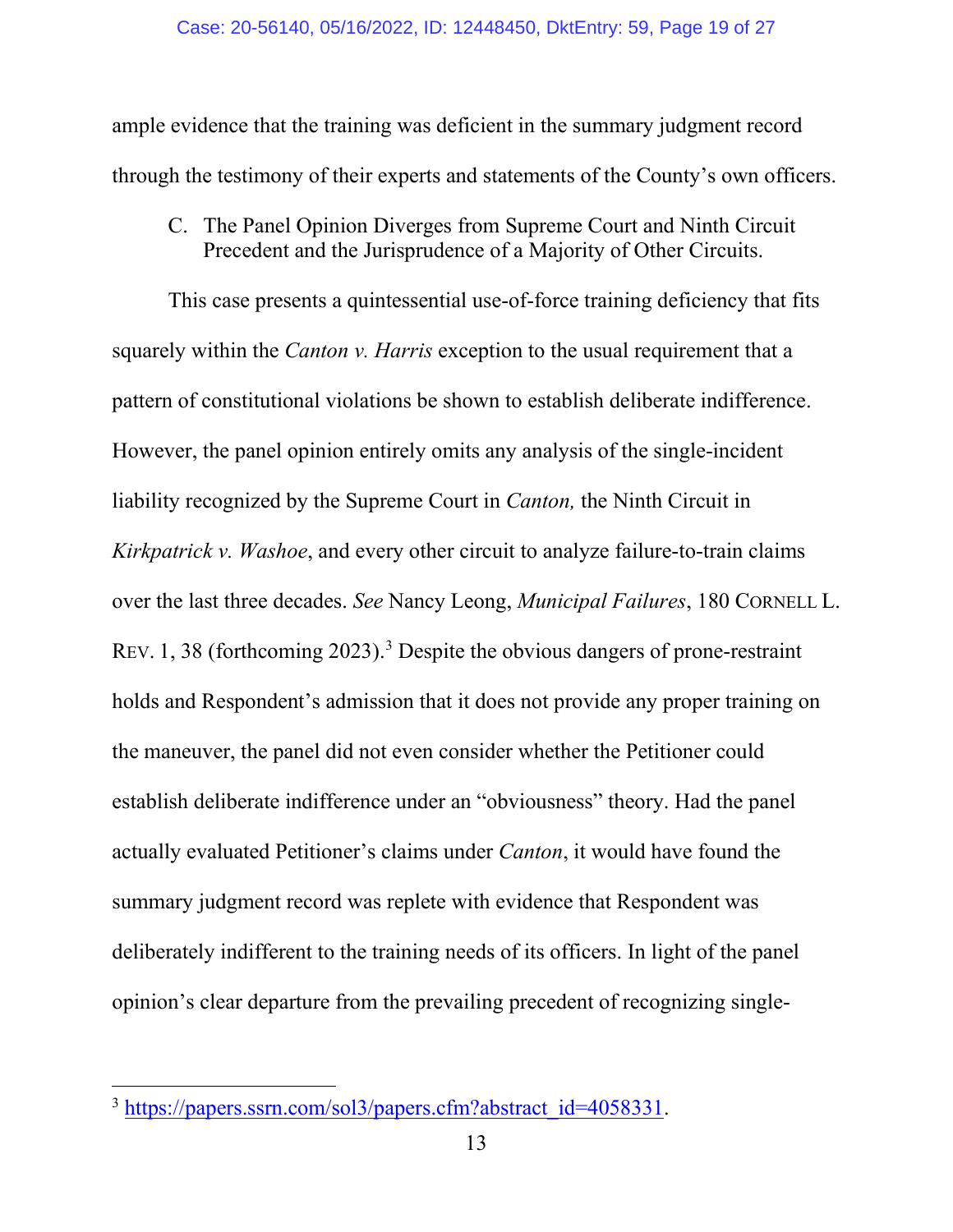incident liability where a department completely fails to train its officers, this Court should grant rehearing to ensure municipal liability can be fully considered.

- <span id="page-19-0"></span>**II. Limiting Failure to Train Claims to Cases Where Dozens of People Have Suffered Rights Violations Will Undermine Improvements in Policing and Public Safety.**
	- A. Accountability for Institutional Actors is Critical to Improving Policing Practices.

<span id="page-19-1"></span>Municipal liability serves two coinciding purposes: compensating the individuals harmed by police misconduct and improving policing standards, practices, and trainings. *Estate of McIntosh v. City of Chicago*, No. 15 C 1920, 2015 U.S. Dist. LEXIS 116780 (N.D. Ill. Sept. 2, 2015). Civil liability creates an unparalleled incentive for police departments to make improvements because departments, through their insurers, are motivated to keep monetary damages low. *Monell* liability is the most powerful device for deterring law enforcement misconduct—more so than other tools such as consent decrees and the exclusion of evidence obtained in violation of the Fourth and Fifth Amendments. Candace McCoy, *How Civil Rights Lawsuits Improve American Policing*, *in* HOLDING POLICE ACCOUNTABLE 157, 164-66, 213 (Candace McCoy ed., 2010).

In the first decade after *Monell* became law, police departments across the country began adopting formal, standardized policies for the first time, seeking to avoid civil liability under the new precedent. *Id*. at 181. The departments "trained officers well to follow [the policies] and constantly supervised them so as to assure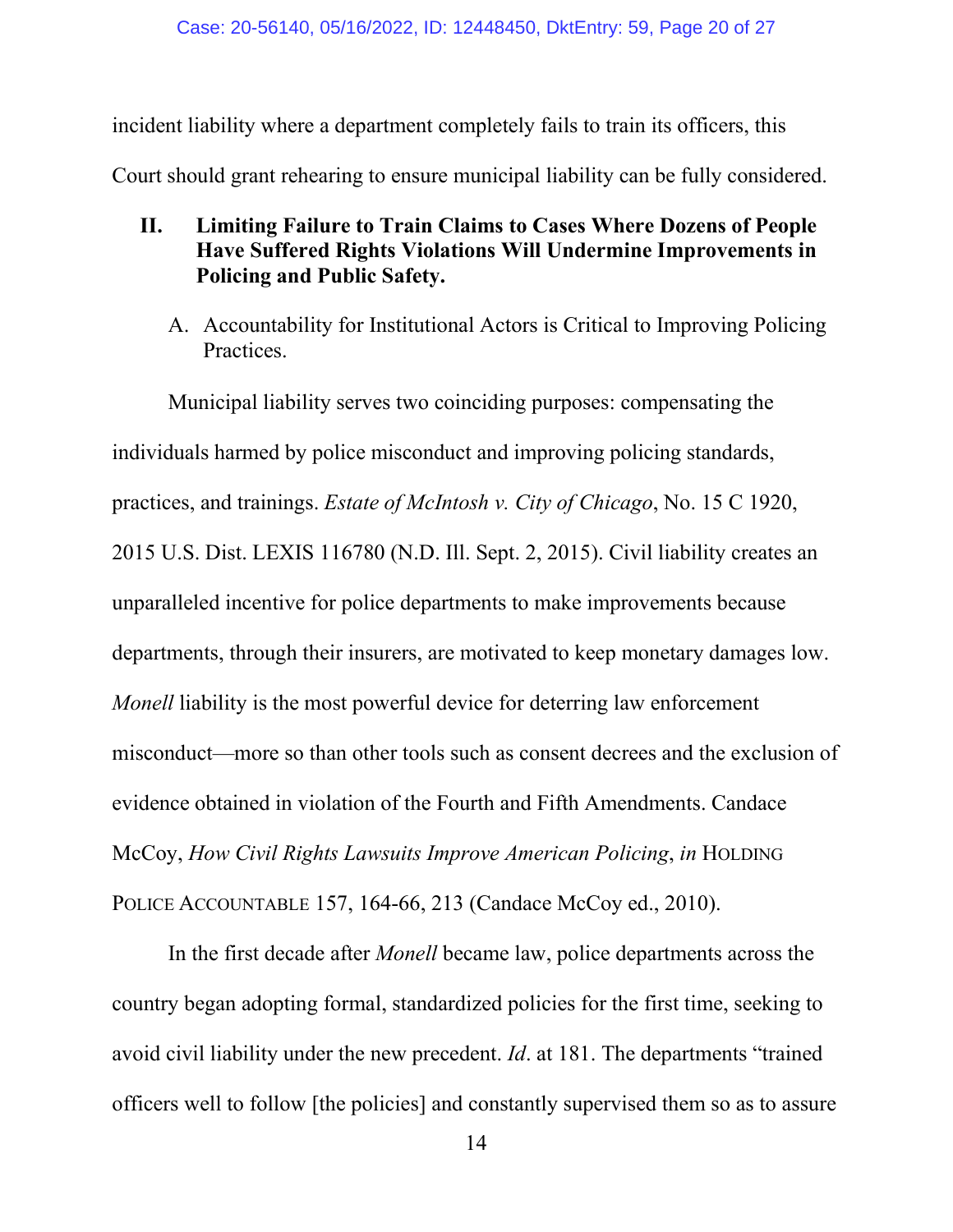compliance." *Id*. at 182. Departments also sought insurance coverage to protect themselves in case of suit, and insurance companies required departments to align their policies and trainings with constitutional standards before entering coverage agreements. *Id*. at 209-10. In this way, the threat of civil liability has been effective in encouraging police departments to raise their standards.

The importance of departmental liability as a tool for improving policing practices is particularly salient considering the limitations of civil suits against individual police officers. Most notably, the doctrine of qualified immunity prevents countless plaintiffs from litigating the merits of their claims against individual officers, even if the officers' actions violated the constitution. *See Harlow v. Fitzgerald*, 457 U.S. 800, 818 (1982) (holding individual officers immune from suit unless their actions violated "clearly established" law); *see also Ashcroft v. al-Kidd*, 563 U.S. 731, 741 (2011) (explaining that for law to be "clearly established," "existing precedent must have placed the statutory or constitutional question beyond debate"). By contrast, qualified immunity does not block suits against police departments, making *Monell* liability a critical pathway to accountability. Additionally, because individual officers are typically indemnified by their employers, "a civil suit has no financial impact on them" and they "have no economic incentive to change their behavior." Alison L. Patton, *The Endless Cycle of Abuse: Why 42 U.S.C. § 1983 Is Ineffective in Deterring Police*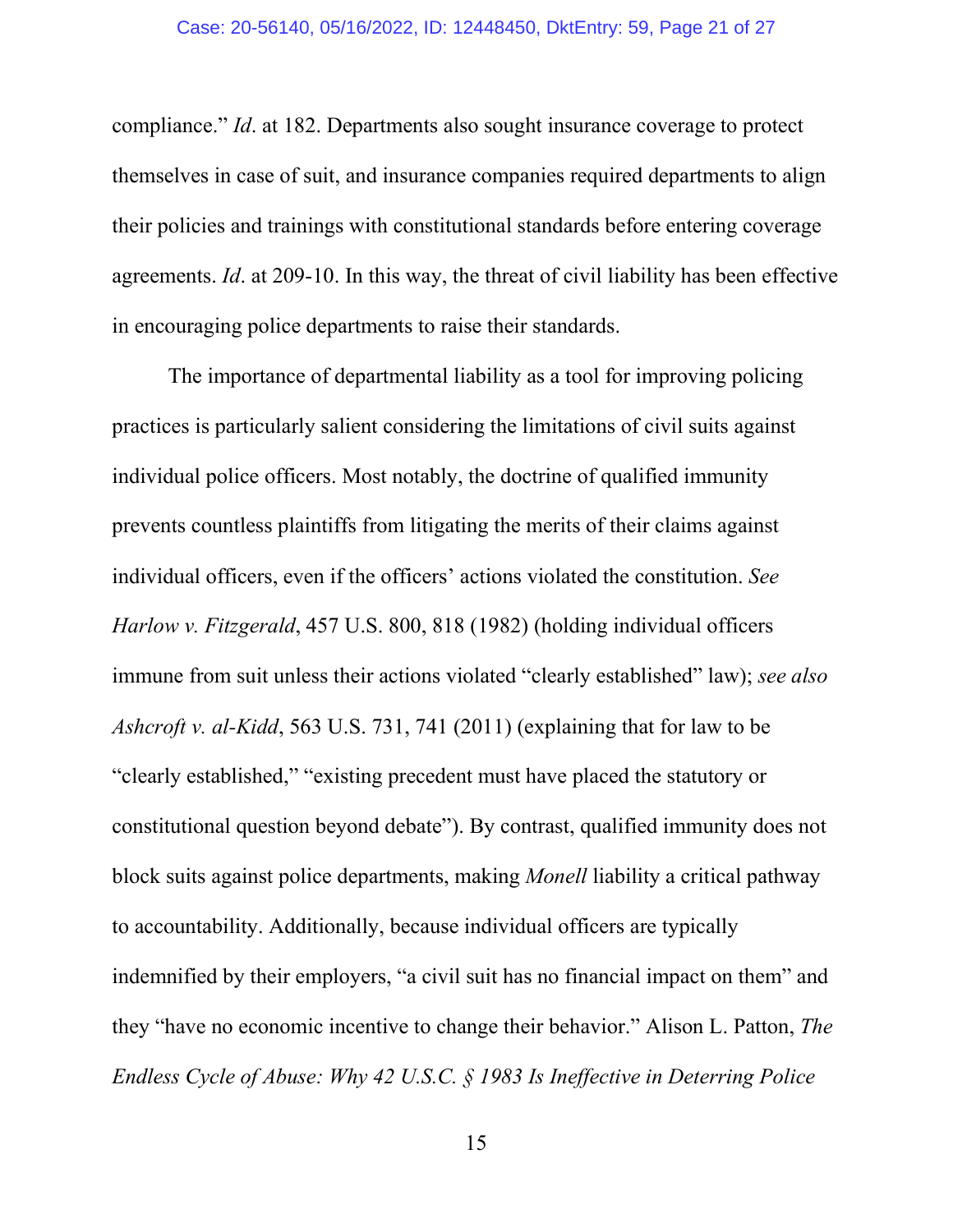*Brutality*, 44 HASTINGS L.J. 753, 771 (1993). Suits against individual officers also enable police departments to dismiss the individual officer as a uniquely "bad apple." A lawsuit challenging the policies or practices of an entire police department does not provide departments with the same cover. Departmental exposure to liability thus accomplishes what isolated suits against individual officers often cannot—department-wide commitment to constitutional policies and practices.

If left undisturbed, the panel's decision in this case would undermine the efficacy of the *Monell* suit. By enabling municipalities to repeatedly escape accountability for harmful practices, the panel's decision would eliminate key incentives for police departments to improve their practices. The erosion of police standards will, in turn, erode public safety.

<span id="page-21-0"></span>B. Requiring Plaintiffs to Show Numerous Past Violations to Prove Deliberate Indifference Will Put the Public at Risk of Dangerous Policing Tactics

There are numerous hurdles to identifying and documenting patterns of police brutality within a police department. First, civilian-initiated complaints are rarely filed due to public disillusionment with internal affairs processes and active discouragement from police departments. *See e.g.,* Susan Bandes, *Patterns of Injustice: Police Brutality in the Courts*, 47 BUFF. L. REV. 1275, 1279 (1999). Moreover, fear of retaliation dissuades many civilians from formally documenting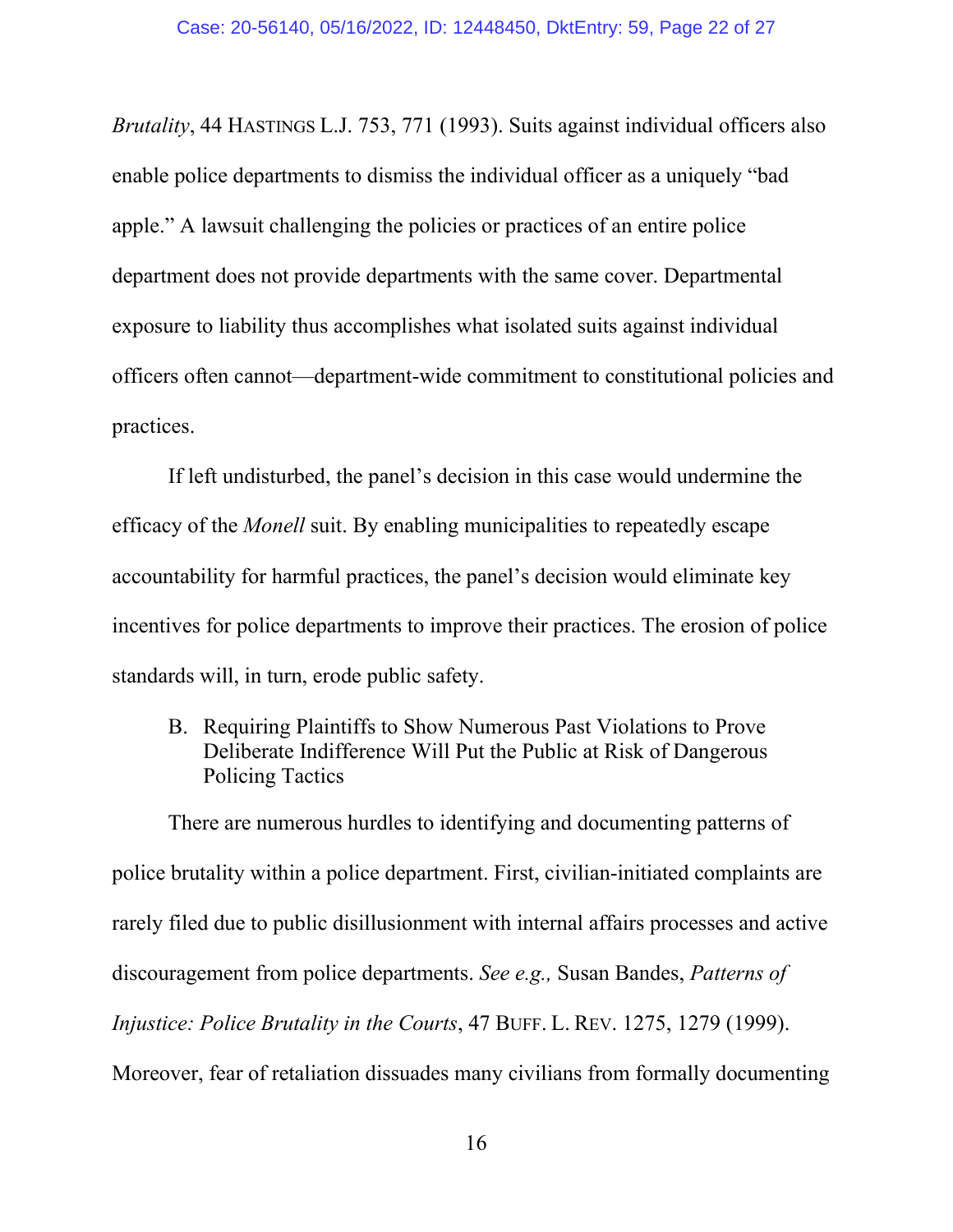officer misconduct that they witness. DEP'T OF JUSTICE, *Investigation of the Chicago Police Department* 47, 50 (2017),

[https://www.justice.gov/opa/file/925846/download.](https://www.justice.gov/opa/file/925846/download) Second, even when a complaint is filed by a civilian, it is often only retained for a short period of time due to the expungements and purges permitted under union contracts and Law Enforcement Officers Bill of Rights laws. *Id.* at 1279-80; Mike Riggs, *Why Firing A Cop is Damn Near Impossible*, REASON (Oct. 19, 2012),

[https://reason.com/2012/10/19/how-special-rights-for-law-enforcement-m/.](https://reason.com/2012/10/19/how-special-rights-for-law-enforcement-m/)

Prior lawsuits also paint an underinclusive picture of the breadth of past incidents of government misconduct. Lack of access to attorneys and the need to pay costs bar many victims of constitutional violations from filing a lawsuit. Irving Joyner*, Litigating Police Misconduct Claims in North Carolina,* 19 N.C. CENT. L.J. 113, 143 (1991) (noting costs and attorney capacity cause many people to not pursue police abuse cases). Accordingly, the past constitutional violations captured through litigation likely represent only a portion of past similar incidents that have occurred. Media reports on a police department's conduct also are unlikely to adequately document the scope of prior similar bad acts. Where a victim of police violence lacks witnesses, an advocate, or corroborating video evidence, press outlets often adopt wholesale a sanitized or misleading report on an incident that is being forwarded by the law enforcement agency in question. For instance, a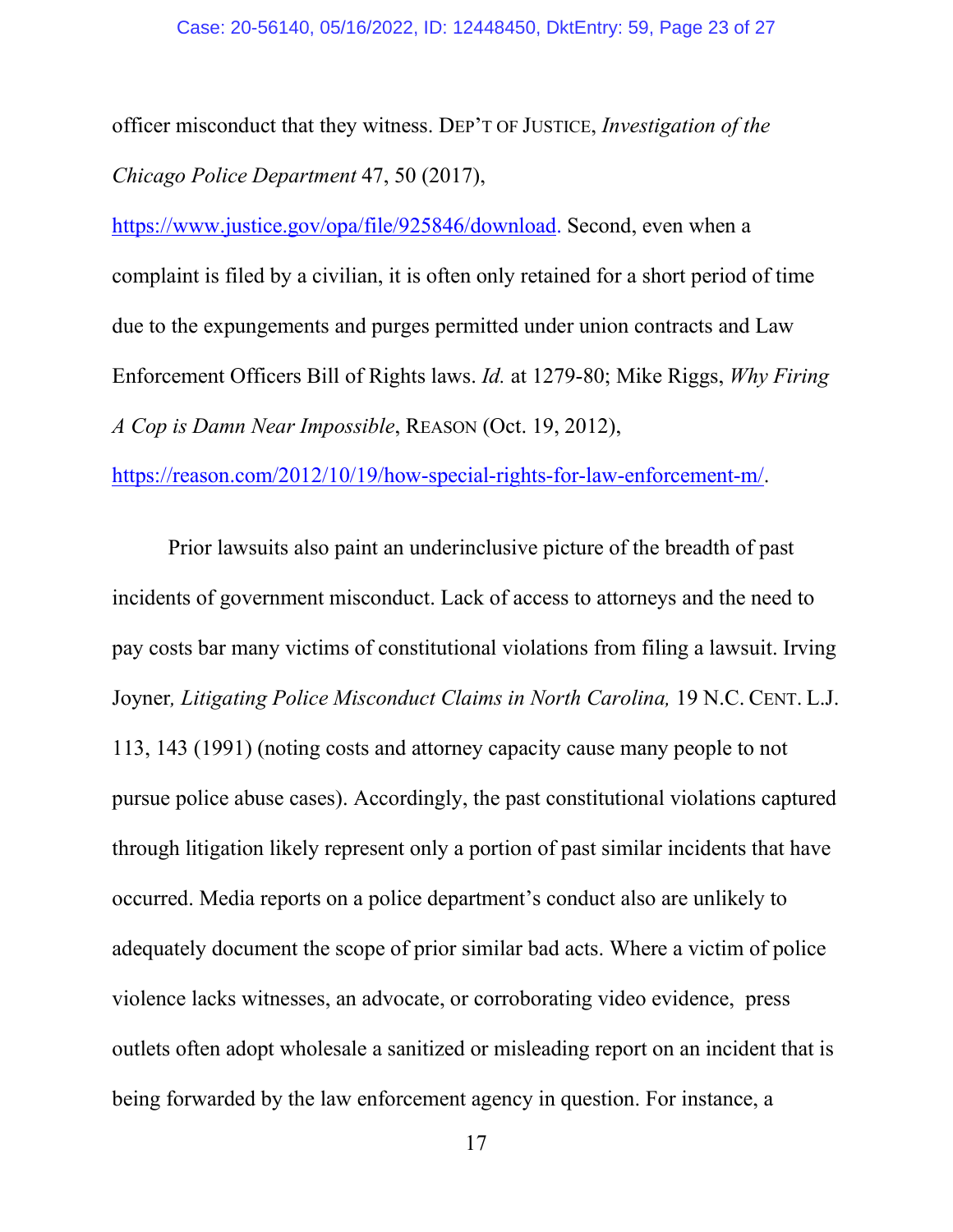#### Case: 20-56140, 05/16/2022, ID: 12448450, DktEntry: 59, Page 24 of 27

number of news outlets published the Minneapolis Police Department's account of George Floyd's murder without question until viral video footage contradicting the police narrative surfaced. *See* Eric Levenson, *How Minneapolis Police first described the murder of George Floyd and what we know now*, CNN (Apr. 21, 2021), https: // www.cnn.com/2021 / 04 /21 I us /minneapolis-police-george-floyddeath/index.html (last visited Nov. 6, 2021).

Police defendants often lack decent records of their prior bad acts because they simply do not internally record when they engage in constitutional violations. Police officers rarely report themselves or each other when they use excessive force or otherwise break the law. *see* JAMES SKOLNICK & JAMES J. FYFE, ABOVE THE LAW: POLICE AND THE EXCESSIVE USE OF FORCE 3 (1993) ("the failure of police personnel to log complaints against their colleagues is a common problem, and one cause of the lack of data on police wrongdoing."). All of these factors often lead to limited documentation of police misconduct, even where it is pervasive.

In all, failing to analyze *Canton*'s single-incident liability vehicle for deliberate indifference will shield police departments from accountability as they will have little incentive to improve training and policies until a number of individuals have sustained constitutional violations. Requiring proof of mounting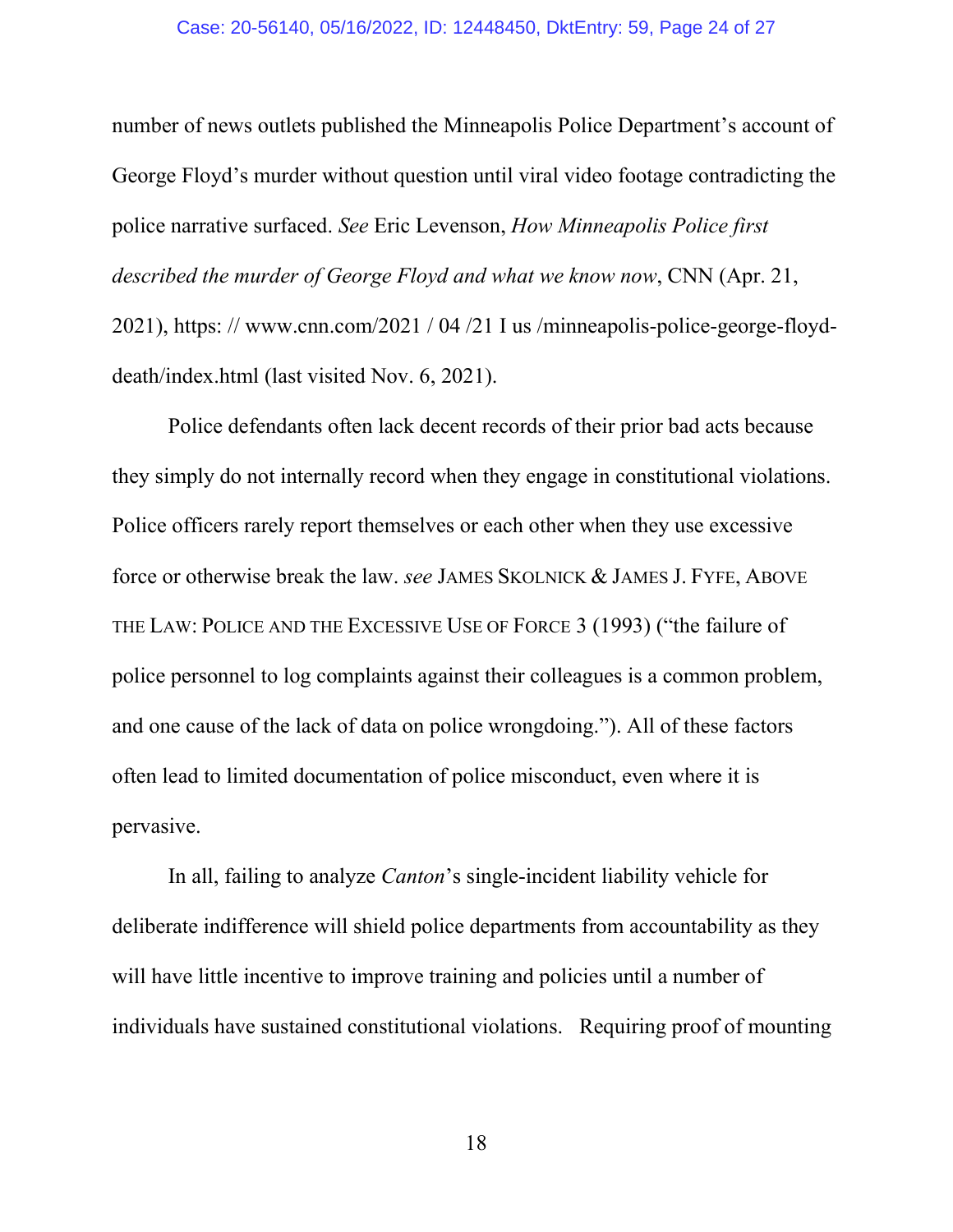dead bodies before improving obvious training deficiencies is contrary to the very purpose of *Monell* claims.

## **CONCLUSION**

<span id="page-24-0"></span>For the foregoing reasons, *amicus curiae* National Police Accountability

Project supports Petitioners' request for a rehearing *en banc*.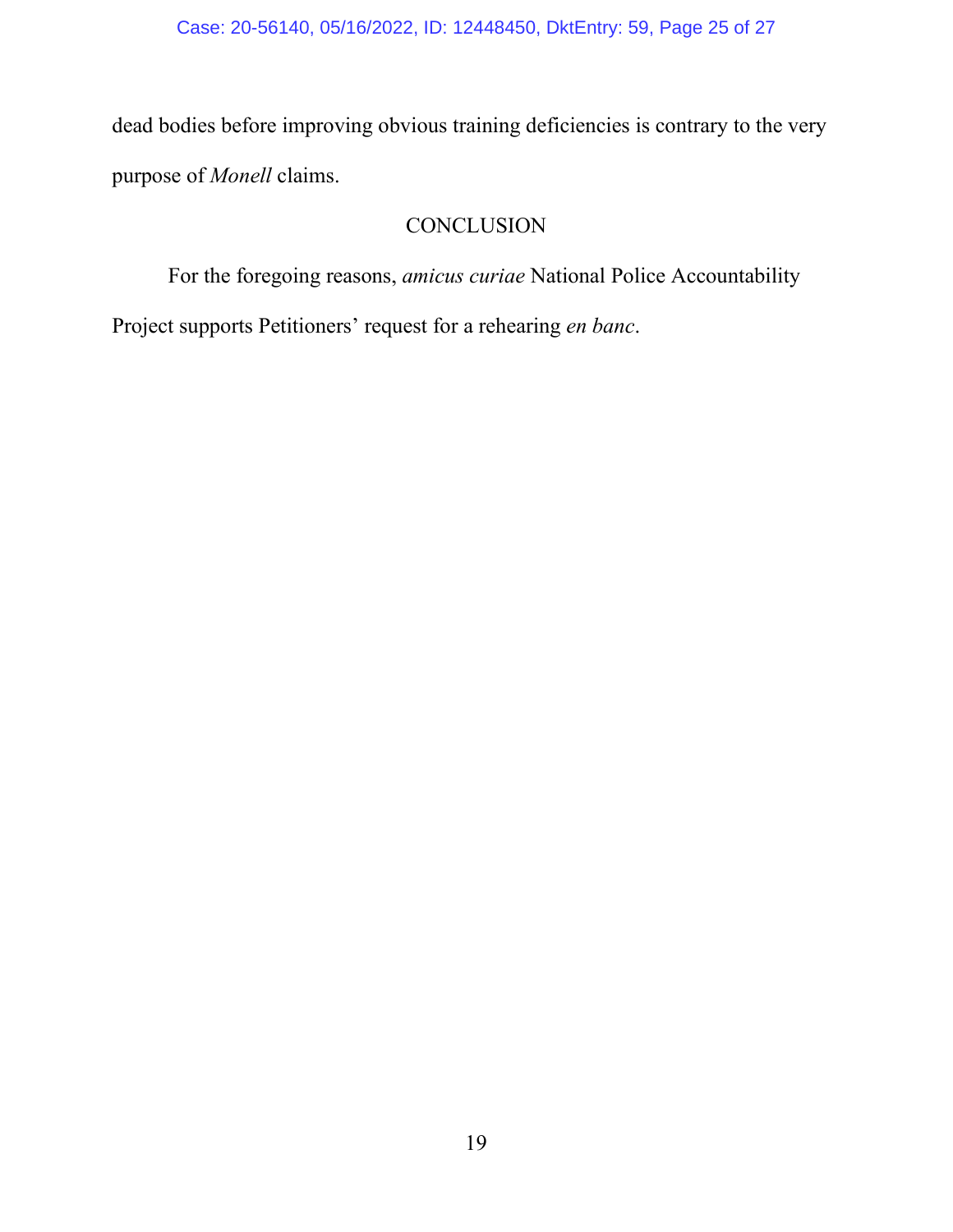## **CERTIFICATE OF COMPLIANCE**

I am an attorney for amicus curiae. This brief contains 4,174 words, excluding the items exempted by Fed. R. App. P. 32(f) and Cir. R. 32(f). This brief's type size and typeface comply with Fed. R. App. P.  $32(a)(5)$  and (6). I certify that this brief complies with the word limit of Cir. R. 29-2(c)(2).

Dated: May 16, 2022

 /s/ Julia Yoo *Attorney for Amicus Curiae*